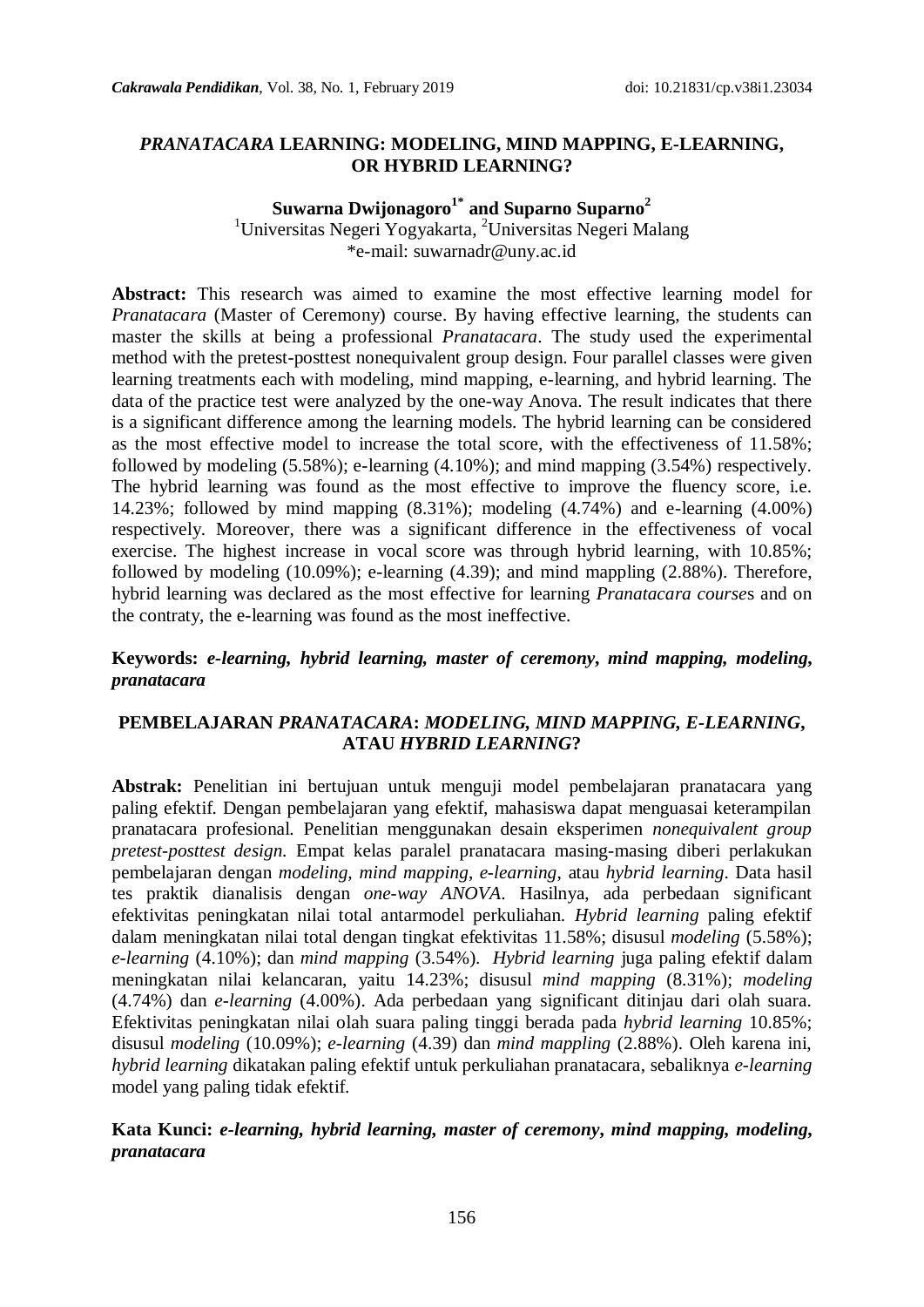## **INTRODUCTION**

This research is very important in order to find the best or most effective solutions to the teaching of *Pranatacara*  (Master of Ceremony) course. So far, the problems that have been encountered in *Pranatacara* are the teaching that runs with the trial and error process without any systematic procedure. The teaching process depends on the lecturer style with model domination and audio visual samples. It makes the learning results not ideal yet. On the other hand, *Pranatcara* is one of the prominent courses for culture in the Study Program of Javanese Language Education, especially at Universitas Negeri Yogyakarta.

This condition urges that an effective learning model for *Pranatacara course* should be found. It is the teaching model that can facilitate the students to achieve speaking competency in guiding a Javanese wedding ceremony comprehensively. There will be, at least, two advantages for the students, i.e (1) to master the requirement of pre-service teacher for speaking skills and (2) to support the students' potential for being entrepreneurs of a professional master of ceremony for Javanese wedding.

Nowadays, *pranatacara* has become a very promising profession. Based on the survey in Yogyakarta (in urban areas only), there are 74 venues as the sites for wedding ceremonies such as hotels, university auditoriums, meeting houses, restaurants, and village halls. As many as 39 places of them (52.7%) are considered as productive locations. It means that those 39 venues are often used for marriage, especially on weekends. These data were obtained from the posting on WhatsApp group of PPY (Paguyuban Pranatacara Yogyakarta = Yogyakarta Masters of Ceremony Association) profession of *pranatacara* keeps growing as business or career opportunity.

The success of *pranatacara* lectures is greatly determined by two factors, namely fluency and vocal processing. The fluency of speech must also be supported by the mastery of language or literature, good mentality, creative word arrangement, and systematic speech. Meanwhile, the vocal exercise is a determining factor for speech production, which affects vocal quality. The beautiful vocal can make the listeners more

comfortable. The *pranatacara* lectures have been carried out in various ways and the most frequently used method is modeling. It is directly performed by lecturers by giving explanations and material demonstration (Salisu  $\&$  Ransom, 2014). In this method, the lecturer gives some explanation and example (demonstration) of the procedure for carrying out the Javanese wedding ceremony. The lecturers also provide explanation of new information about *Pranatacara*, and demonstrate *pranatacara* skills to students. Then, the students have practice activities of trialand-error. According to Salisu & Ramson (2014), modeling is considered as an effective strategy since students can implement lecturer instructions and imitate the model from their lecturer. In this way, modeling has two advantages, i.e. (1) providing an accurate and meaningful learning experience and (2) students can master skills more easily because they get visual materials to be imitated (Salisu & Ramson, 2014).

Modeling is carried out by adjusting to the students' initial abilities. Wu, Chen, & Chen (2017) state that learning with adaptation contributes to significant satisfaction feeling with t-statistics of 2.036 and p-score of 0.047. By having practice of *pranatacara*, the students will also have self-assessments and class discussions. It creates a more dynamic process of learning with student-centered activities while the lecturer plays the role as a facilitator.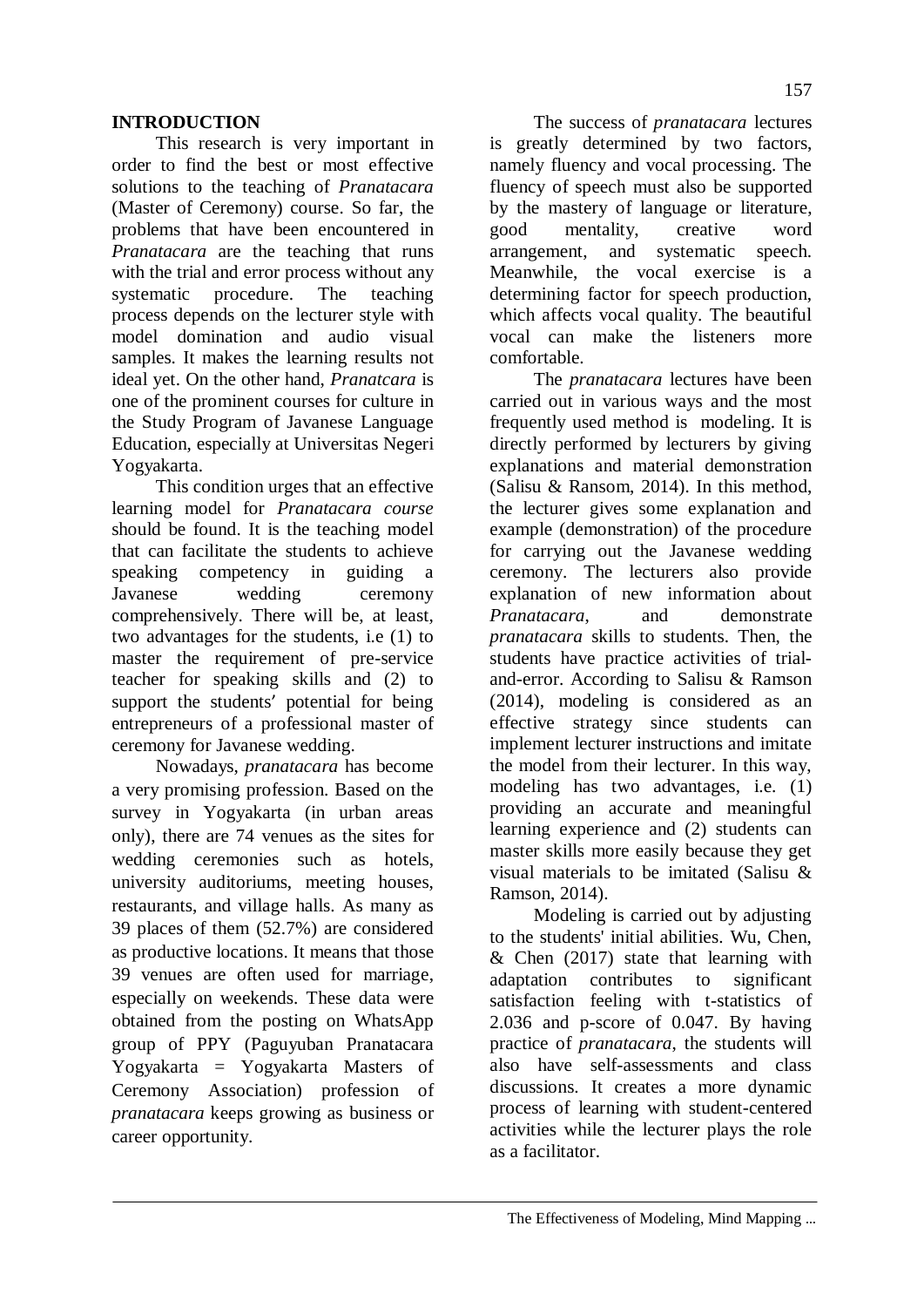Another learning model is mind mapping. For the *Pranatacara course*, this model is done through analyzing the immediate constituent from the material. By having this analysis, the students use a multiple intelligence approach to obtain sub-program and sub-speeches as a guide for practice. The mind mapping can motivate the students (Ziyadi & Surya, 2017) to think actively, creatively, and to empower their intelligence (Widiana & Jampel, 2016). It is also useful to develop conceptual schemes, and to assimilate individual thoughts with new knowledge (Aydin, Baysan, & Aydoğan, 2017) as well as to make constituent of the main agenda that will be spoken in the *pranatacara* practice. Moreover, mind mapping is very helpful for learners to improve their science skills (Jbeili, 2013) and to overcome problems in learning (Blessing & Olufunke, 2015).

The other learning model in *Pranatacara course*s is e-learning. It is an integral part in this current education system. E-learning can be operationally defined as the use, delivery and achievement of learning, training or education electronically (Khan, 2016). With the support of the Internet connection, it can be accessed anytime and anywhere (Souzanzan & Bagheri, 2017). E-learning has several advantages in case of flexiblity, preciseness, accessiblity and cheapness. It can also enhance collaborative learning so that e-learning is very useful in enriching knowledge but elearning is vulnerability to plagiarism (Almaqtri, 2014). In addition, Ramadhanti & Yanda, (2017) highlight that e-learning can develop students' interest attention, retention, affection and motivation to learn and students can learn independently with better ambiance as the result on the escalation of learning achievement and language skills (EFL: English as a Foreign Language for students of English in Iran) as well as decreasing students' anxiety. In line with this view, Shahi (2016), agrees that e-learning can reduce anxiety and provide comfort feeling during learning process. Since it uses various media such as images, photos, audio, and videos to become more meaningful and interesting (Lubis, 2018). Farindhni's research (2018) shows the learning outcomes with video can improve learning motivation and its effectiveness. It is also revealed by Low in his research (2017) that the use of elearning also boosts positive perceptions of and attitudes towards learning so that the summative test scores of English get higher. Besides, in the literature course, the application of technology also supports the mastery of language skills (Ahmadi, 2018).

The learning model that combines online and face-to-face learning is called hybrid learning (Klimova & Kacetl, 2015). The benefit of hybrid learning is to create the learning process to become effective, suitable, motivating, up to date, and oriented to effective communication skills (Ceylan & Kesici, 2017). It is usually called interpersonal and classical communication where the lecturers can provide materials anytime anywhere with various methods and evaluations (Eshreteh & Siaj, 2017). In hybrid learning, students can learn flexibly due to the online format and the lecturers can also present extra motivation support during face-to-face classes (Li, Kay, & Markovich, 2018). Several studies reviewed by Wichadee (2013) indicate that hybrid learning expands the students' competence, involvement and motivation in learning. The research conducted by Ceylan & Kesici (2017) suggest that hybrid learning contributes significantly to students' abilities until 72%. It means most of the learning competency is influenced by the use of hybrid learning.

Based on the various results of those studies, modeling, mind mapping, elearning, and hybrid learning models provide the advantages and contribution to each learning competency. However, most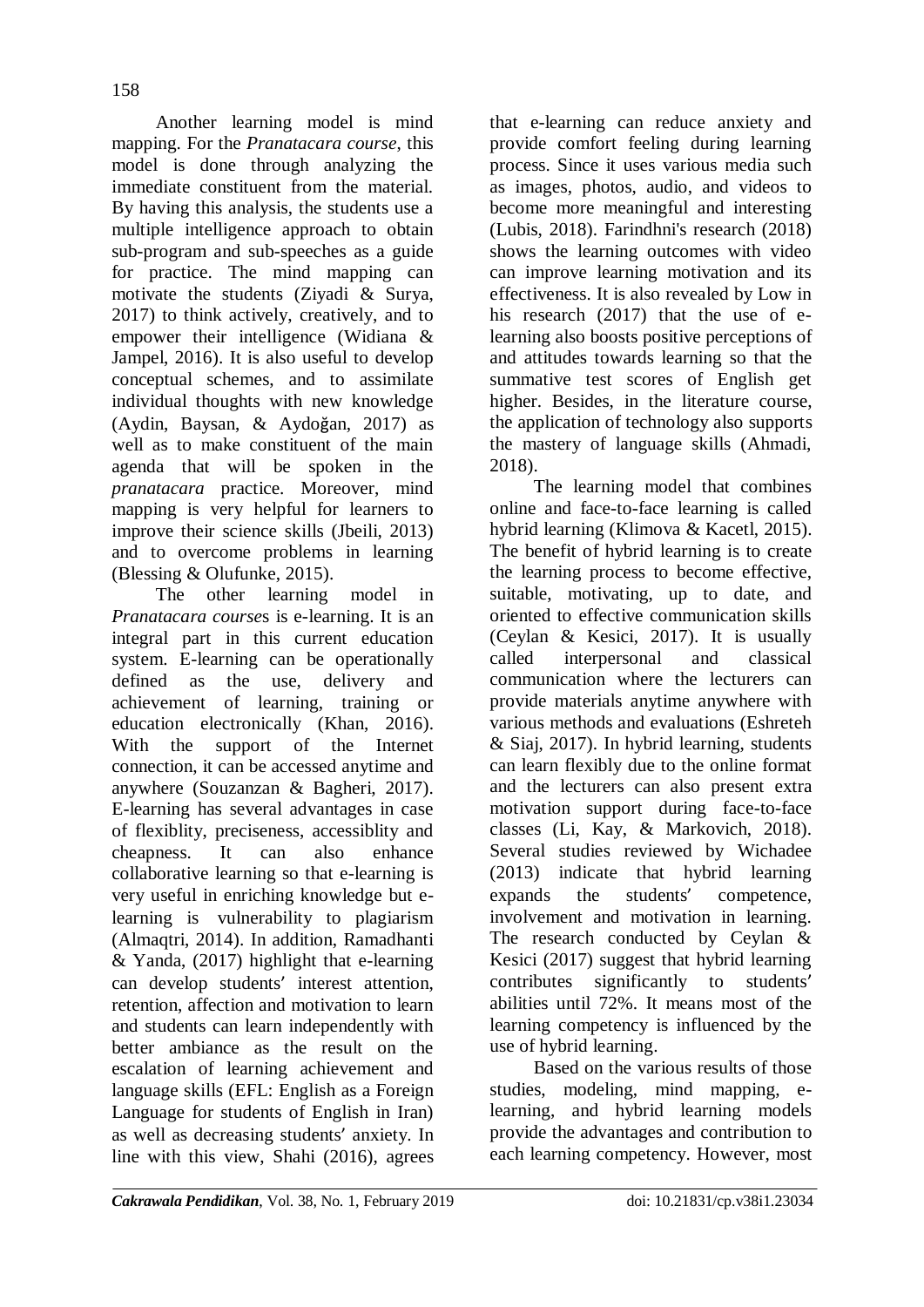of the studies tend to put the emphasis on theoretical learning while this study focuses on practical learning, i.e. the practice of being a *pranatacara* (master of ceremony) for Javanese wedding ceremonies. This research aimed to obtain valid information on the effectiveness of modeling, mind mapping, e-learning, and hybrid learning models in learning *Pranatacara course* as well as to reveal the most effective one for this learning course.

## **METHOD**

The research was done through experiment with the pretest-posttest nonequivalent group design (Muhson, 2016) as shown in Figure 1. The research subjects consisted of four parallel classes of *Pranatacara* at the Javanese Language Education Study Program, Universitas Negeri Yogyakarta. The research steps were (1) administering a pre-test of *pranatacara* practice in the four classes; (2) giving treatment to each class with one lecture model, i.e. lectures with modeling (X1) that consisted of 20 students, mind mapping  $(X2)$  with 22 students, e-learning (X3 consisting of 18 students), hybrid learning (X4) involving 15 students, with the treatments being given for 2 months or 8 meetings; and (3) administering a posttest of *pranatacara* practice to each class.

The independent variable of this study was a learning model consisting of modeling, mind mapping, e-learning, and hybrid learning. The modeling was conducted by giving the students models or examples of practice as a guidance. In the mind mapping model, the students analyzed the immediate constituent of various events for their practice activities of being a *pranatacara*/master of ceremony for Javanese wedding. The elearning model was implemented online through UNY Computer Center facilities at

http://besmart.uny.ac.id/v2/course/view.ph p?id=1425 *Pranatacara*. Meanwhile, the hybrid learning was done by combining the e-learning and face-to-face meetings in the classroom.



**Figure 1. Research Design**

The dependent variables in this study are (1) the outcomes of being a *pranatacara*, (2) speech fluency, and (3) vocal performance. The outcomes of being a *pranatacara* refers to the total score achieved by the students for their practical testing. It was characterized by the total appearance with indicators of mastery on materials, sound, language, literature, fluency, good order, self-confidence and attitude.

In accordance with the results of the research by Kintu, Zhu, and Kagambe (2017), all subindicators support the total outcome. The speech fluency and vocal exercise were determined as research variables because both of them were important indicators of the students' success in *pranatacara* practice. Fluency shows mastery of materials, language and literature, systematic way of thinking, and self-confidence. Meanwhile, vocal was very important for a *pranatacara* because (a) their speech is directly related to the vocal practice, (b) vocal is the main assest for a *pranatacara* in performing their duties, (c) the beauty of the speech sound was determined by the art of vocal performance, (d) vocal was the first main impression for the audience, (e) the ability of vocal processing is the main indicator for the success of a *pranatacara.*

The assessment is focused on the total score, fluency indicators, and vocal performance. The researcher compared the outcomes of pre-treatment and posttreatment with those learning models. The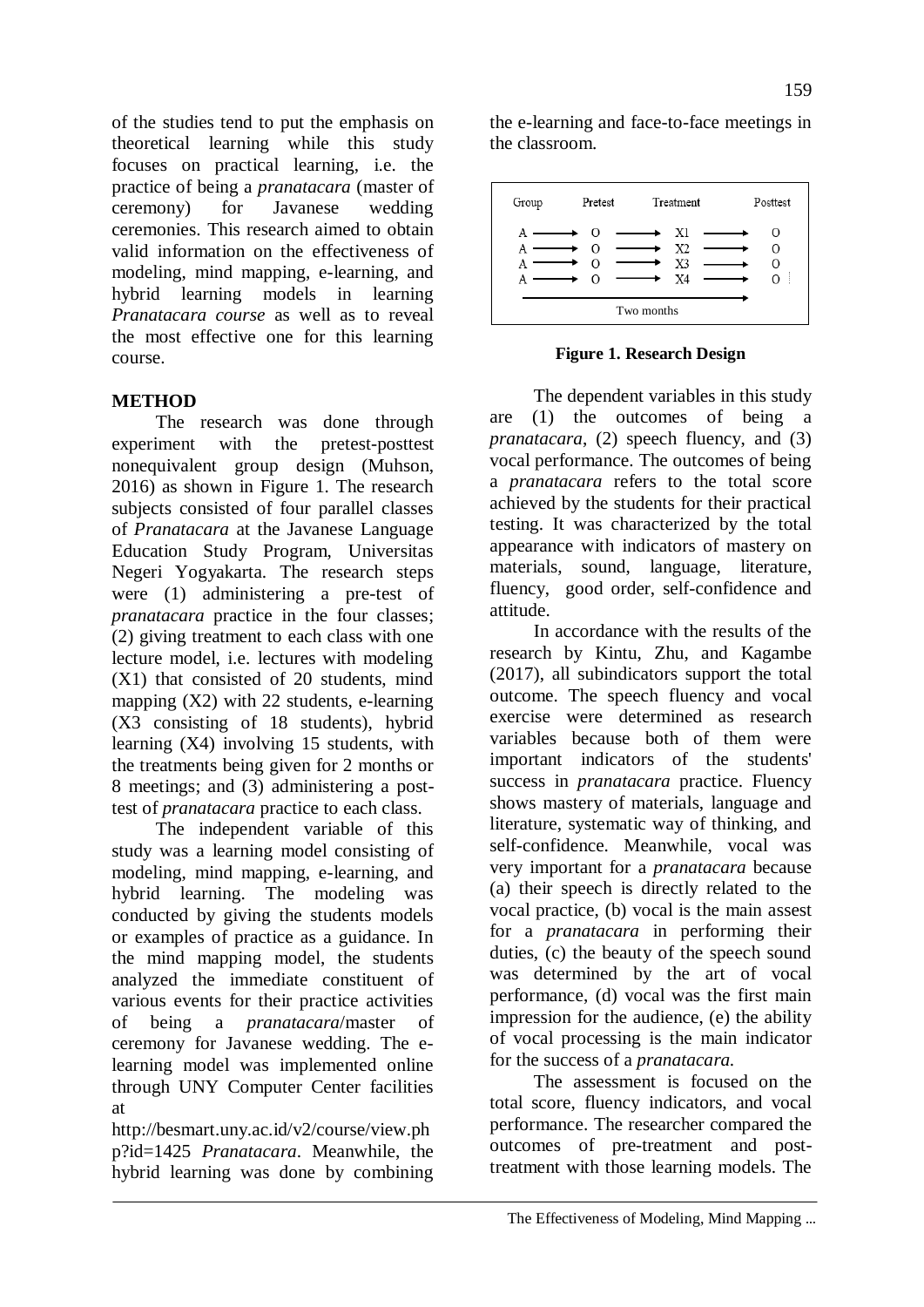normality and homogeneity tests were carried out as a prerequisite for testing their effectiveness. Quantitatively, the effectiveness of each model was tested by ANOVA (Muhson, 2016). The result of the analysis is aimed at obtaining the effectivenes of (1) the increase of the total scores among the treatments using the lecturing model, (2) the increase of the scores among the treatments using the lecturing model, and (3) the increase of the total scores of vocal among the four models.

### **RESULTS AND DISCUSSION Results**

Before being given treatment with the learning model, the class was given a practice test of being *pranatacara* for Javanese wedding ceremony in Yogyakarta or Surakarta style. The students were free to choose the style. This selection did not affect the assessment because the focus was not on the material. The results are presented in Tables 1 and 2.

| <b>Variable</b>             | <b>Class</b>           | $\mathbf n$ | <b>Mean</b> | <b>SD</b> | Min | <b>Max</b> |
|-----------------------------|------------------------|-------------|-------------|-----------|-----|------------|
| <b>Total Score</b>          | e-Learning             | 18          | 76.17       | 4.950     | 68  | 84         |
|                             | Modeling               | 20          | 78.05       | 4.097     | 72  | 86         |
|                             | <b>Mind Mapping</b>    | 22          | 81.09       | 5.191     | 71  | 88         |
|                             | <b>Hybrid Learning</b> | 15          | 75.13       | 3.796     | 70  | 82         |
|                             | Total                  | 75          | 77.91       | 5.062     | 68  | 88         |
| <b>Fluency Score</b>        | e-Learning             | 18          | 76.22       | 3.766     | 70  | 82         |
|                             | Modeling               | 20          | 77.90       | 4.644     | 70  | 86         |
|                             | <b>Mind Mapping</b>    | 22          | 78.18       | 5.114     | 68  | 85         |
|                             | <b>Hybrid Learning</b> | 15          | 73.73       | 3.807     | 67  | 80         |
|                             | Total                  | 75          | 76.75       | 4.673     | 67  | 86         |
| <b>Vocal Exercise Score</b> | e-Learning             | 18          | 75.89       | 3.376     | 72  | 82         |
|                             | Modeling               | 20          | 74.05       | 4.685     | 65  | 84         |
|                             | <b>Mind Mapping</b>    | 22          | 77.14       | 4.190     | 68  | 83         |
|                             | <b>Hybrid Learning</b> | 15          | 74.53       | 2.615     | 70  | 80         |
|                             | Total                  | 75          | 75.49       | 4.015     | 65  | 84         |

#### **Table 2. Statistic for Data Description of Post-Treatment**

| <b>Variable</b>             | <b>Class</b>           | $\mathbf n$ | <b>Mean</b> | <b>SD</b> | Min | <b>Max</b> |
|-----------------------------|------------------------|-------------|-------------|-----------|-----|------------|
| <b>Total Score</b>          | e-Learning             | 18          | 79.22       | 4.319     | 73  | 86         |
|                             | Modeling               | 20          | 82.35       | 3.801     | 76  | 89         |
|                             | <b>Mind Mapping</b>    | 22          | 83.91       | 4.790     | 76  | 90         |
|                             | <b>Hybrid Learning</b> | 15          | 83.80       | 4.313     | 76  | 90         |
|                             | Total                  | 75          | 82.35       | 4.643     | 73  | 90         |
| <b>Fluency Score</b>        | e-Learning             | 18          | 79.28       | 4.268     | 73  | 86         |
|                             | Modeling               | 20          | 81.55       | 4.696     | 72  | 89         |
|                             | <b>Mind Mapping</b>    | 22          | 84.59       | 4.553     | 73  | 90         |
|                             | <b>Hybrid Learning</b> | 15          | 84.20       | 4.229     | 76  | 90         |
|                             | Total                  | 75          | 82.43       | 4.875     | 72  | 90         |
| <b>Vocal Exercise Score</b> | e-Learning             | 18          | 79.22       | 3.859     | 73  | 85         |
|                             | Modeling               | 20          | 81.45       | 4.559     | 73  | 89         |
|                             | <b>Mind Mapping</b>    | 22          | 79.32       | 3.847     | 72  | 86         |
|                             | <b>Hybrid Learning</b> | 15          | 82.60       | 2.995     | 76  | 87         |
|                             | Total                  | 75          | 80.52       | 4.075     | 72  | 89         |

*Cakrawala Pendidikan*, Vol. 38, No. 1, February 2019 doi: 10.21831/cp.v38i1.23034

#### 160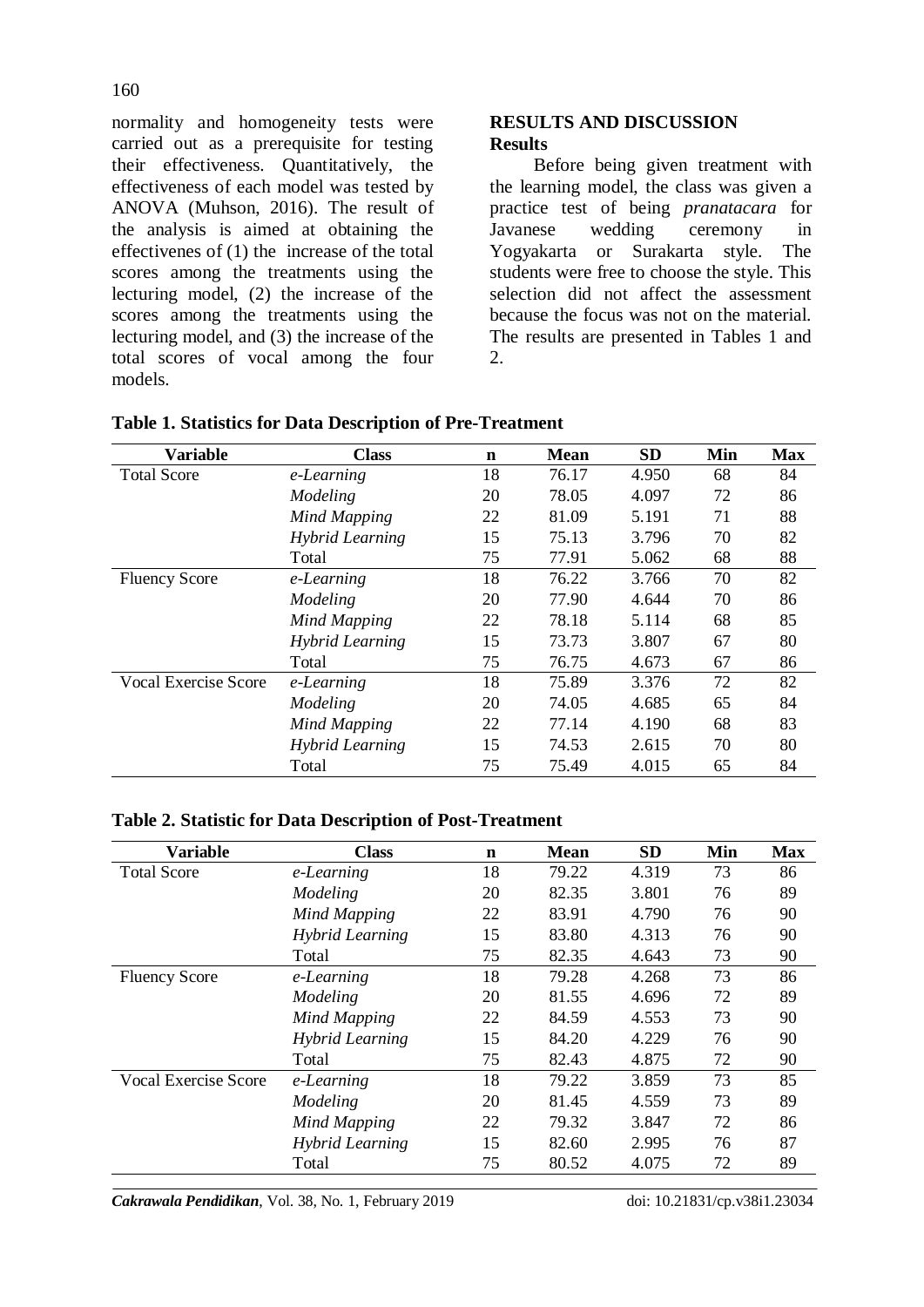The mastery of the material can be regarded independently on learning materials and or facilitated by the lecturers. Meanwhile, the indicators of fluency and vocal processing were not written explicitly in the material. The students must learn by their own with continuous practice to achieve fluency and good vocal. This is in accordance with the principle of the personal growth model (Irwansyah, Nurgiyantoro, & Tou, 2017) that the success of this learning really depends on the individual concerned.

## *Prerequisite Test Analysis*

The normality test of the initial and final test data in this study used the Kolmogorov-Smirnov Z test with the

**Table 3. Results of Data Normality Test** 

assistance of SPSS software (Santosa, 2016). The results of the analysis are summarized in Table 3, which shows that all research data have a normal distribution at the significance level of  $p > 0.05$ .

The homogeneity test used Bartllet Test which produced F (Levene's Test for Equality of Variances). The results of the analysis are summarized in Table 4. The homogeneity test results showed that all data were homogeneous with  $p > 0.05$ . The effects of several learning models on the escalation in total score, fluency, and the vocal exercise were analyzed using the one-way Anova. This analysis resulted in descriptive statistics presented in Table 5.

| No. | <b>Tested Data</b>                  | Kolmogorov-Smirnov (KS) | <b>Explanation</b> |        |
|-----|-------------------------------------|-------------------------|--------------------|--------|
|     |                                     | <b>Statistic</b>        | $Sig.$ (p)         |        |
|     | Escalation (%) Total Score          | .104                    | 0.175              | Normal |
| 2.  | Escalation (%) Fluency Score        | .119                    | 0.164              | Normal |
|     | Escalation (%) Vocal Exercise Score | 0.954                   | 0.323              | Normal |

### **Table 4. Reseults of Homogeneity Test with Bartllet Test**

| No. | <b>Tested Data</b>                  | df   | <b>Levene's Test for Equality of Variances</b> |                        |  |
|-----|-------------------------------------|------|------------------------------------------------|------------------------|--|
|     |                                     |      |                                                | $p$ (sig.)             |  |
|     | Escalation (%) Total Score          | 3:71 | 1.940                                          | $\overline{0.131}^{*}$ |  |
|     | Escalation (%) Fluency Score        | 3:71 | 0.867                                          | $0.462^{*}$            |  |
|     | Escalation (%) Vocal Exercise Score | 3.71 | 2.514                                          | $0.065^{*}$            |  |

#### **Table 5. Descriptive Statistic on Granul Evaluation**

| <b>Variable</b>      | <b>Class</b>           | $\mathbf n$ | Mean $\pm$ SD    | Min  | <b>Max</b> |
|----------------------|------------------------|-------------|------------------|------|------------|
| Escalation (%)Total  | e-Learning             | 18          | $4.10 \pm 2.44$  | 1.19 | 8.82       |
| Score                | Modeling               | 20          | $5.58 \pm 2.94$  | 1.33 | 12.16      |
|                      | <b>Mind Mapping</b>    | 22          | $3.54 \pm 2.06$  | 1.14 | 7.04       |
|                      | <b>Hybrid Learning</b> | 15          | $11.8 \pm 3.70$  | 4.88 | 17.33      |
|                      | Total                  | 75          | $5.83 \pm 4.05$  | 1.14 | 17.33      |
| Escalation (%)       | e-Learning             | 18          | $4.00 \pm 1.98$  | 1.23 | 8.86       |
| <b>Fluency Score</b> | Modeling               | 20          | $4.74 \pm 3.15$  | 0.00 | 13.51      |
|                      | Mind Mapping           | 22          | $8.31 \pm 2.92$  | 2.44 | 12.82      |
|                      | Hybrid Learning        | 15          | $14.23 + 2.61$   | 9.59 | 19.44      |
|                      | Total                  | 75          | $7.51 \pm 4.64$  | 0.00 | 19.44      |
| Escalation (%)       | e-Learning             | 18          | $4.39 \pm 2.15$  | 1.32 | 9.21       |
| Vocal Exercise       | Modeling               | 20          | $10.09 \pm 3.33$ | 5.33 | 18.31      |
| Score                | <b>Mind Mapping</b>    | 22          | $2.88 \pm 2.07$  | 0.00 | 8.82       |
|                      | <b>Hybrid Learning</b> | 15          | $10.85 \pm 3.00$ | 7.50 | 17.57      |
|                      | Total                  | 75          | $6.76 \pm 4.36$  | 0.00 | 18.31      |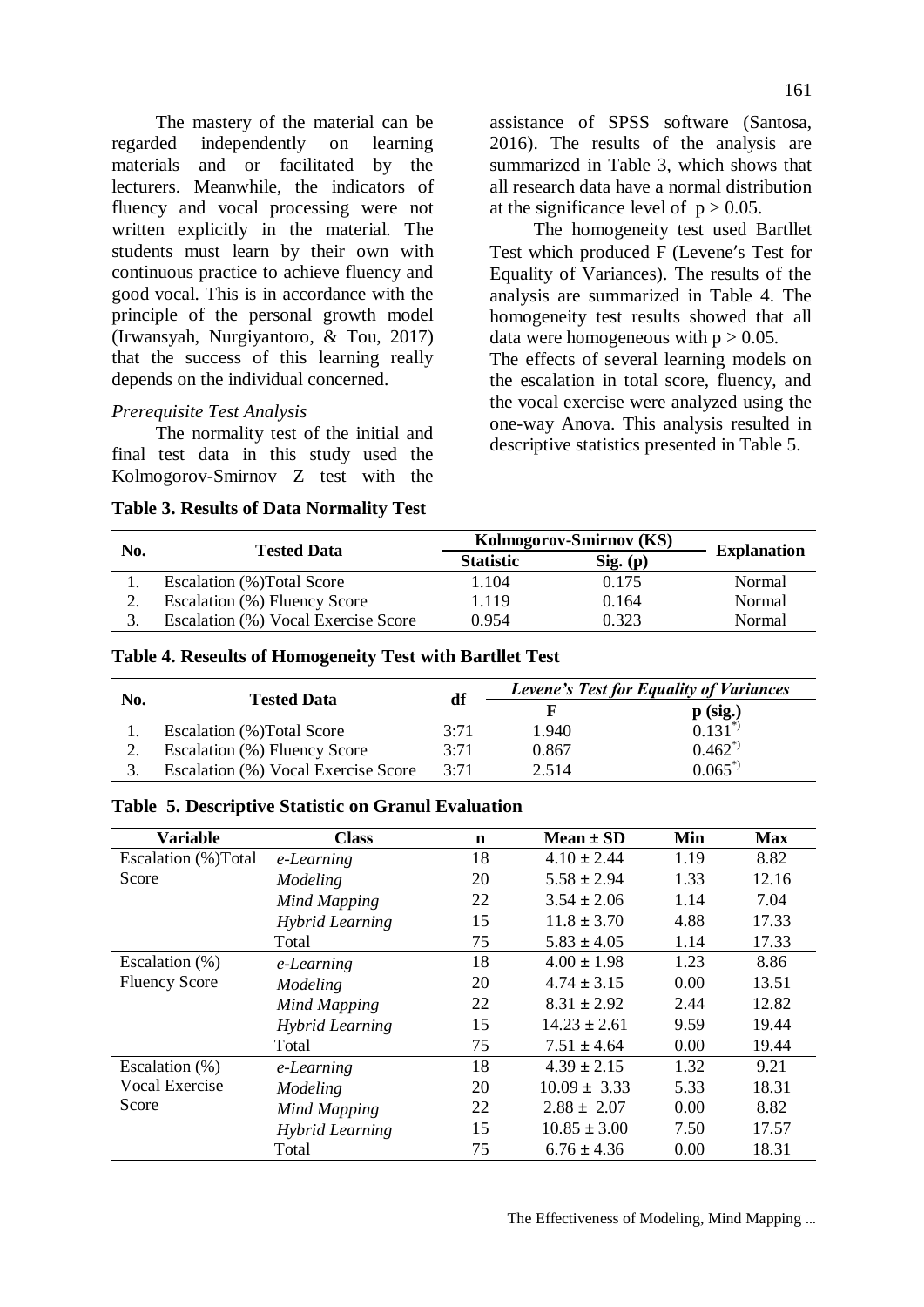The data analysis with computer software resulted in Anova tables, as summarized briefly in Table 6. The summary of the one-way Anova table above can be described as follows. There is a significant difference in the effectiveness of escalation total score among the treatments of the learning models. This was showed by Fcount of 28.867 with  $p = 0.000$ . According to the average effectiveness, the highest increase was in the hybrid learning model with 11.58%; followed by modeling (5.58%); elearning (4.10%); and mind mapping (3.54%). The mean score is visually presented in the histogram (Figure 2).

Based on the analysis results with the one-way Anova, there were significant differences among the learning models. Therefore, the analysis was continued with a post-hoc test with the LSD (Least Significant Differences). The results of the analysis are summarized in Table 7.

| Data                 | <b>Source</b>        | Sum of<br><i>Square</i> | df | <b>Mean</b><br><b>Square</b> | F      | Sig. (p) |
|----------------------|----------------------|-------------------------|----|------------------------------|--------|----------|
| Escalation           | <b>Between</b>       | 667.555                 | 3  | 222.518                      | 28.867 | 0.000    |
| (%) Total Score      | Groups               | 547.297                 | 71 | 7.708                        |        |          |
|                      | <b>Within Groups</b> | 1214.852                | 74 |                              |        |          |
|                      | Total                |                         |    |                              |        |          |
| Escalation (%)       | <b>Between</b>       | 1065.954                | 3  | 355.318                      | 47.599 | 0.000    |
| <b>Fluency Score</b> | Groups               | 530.005                 | 71 | 7.465                        |        |          |
|                      | Within Groups        | 1595.959                | 74 |                              |        |          |
|                      | Total                |                         |    |                              |        |          |
| Escalation $(\%)$    | <b>Between</b>       | 904.675                 | 3  | 301.558                      | 42.368 | 0.000    |
| Vocal Exercise       | Groups               | 505.349                 | 71 | 7.118                        |        |          |
| Score                | Within Groups        | 1410.024                | 74 |                              |        |          |
|                      | Total                |                         |    |                              |        |          |

**Table 6. Results of** *Oneway Anova***, Granul Evaluation**

**Table 7. Results of post-hoc test with the LSD**

| Differences among:                     | <b>Mean Difference</b> | Sig. (p) | <b>Explanation</b> |
|----------------------------------------|------------------------|----------|--------------------|
| $e$ -Learning >< Modeling              | $-1.4771$              | 0.106    | Not Significant    |
| $e$ -Learning $\gt$ $\lt$ Mind Mapping | 0.5631                 | 0.525    | Not Significant    |
| $e$ -Learning $\ge$ < Hybrid Learning  | $-7.4846$              | 0.000    | Significant        |
| $Modeling \gt < Mind$ Mapping          | 2.0401                 | 0.020    | Significant        |
| $Modeling \gt Hybrid Learning$         | $-6.0075$              | 0.000    | Significant        |
| Mind Mapping $\ge$ - Hybrid Learning   | $-8.0476$              | 0.000    | Significant        |



*Learning Model*

**Figure 2. The Effectiveness of Escalation Total Score among the Treatments using the Learning Models**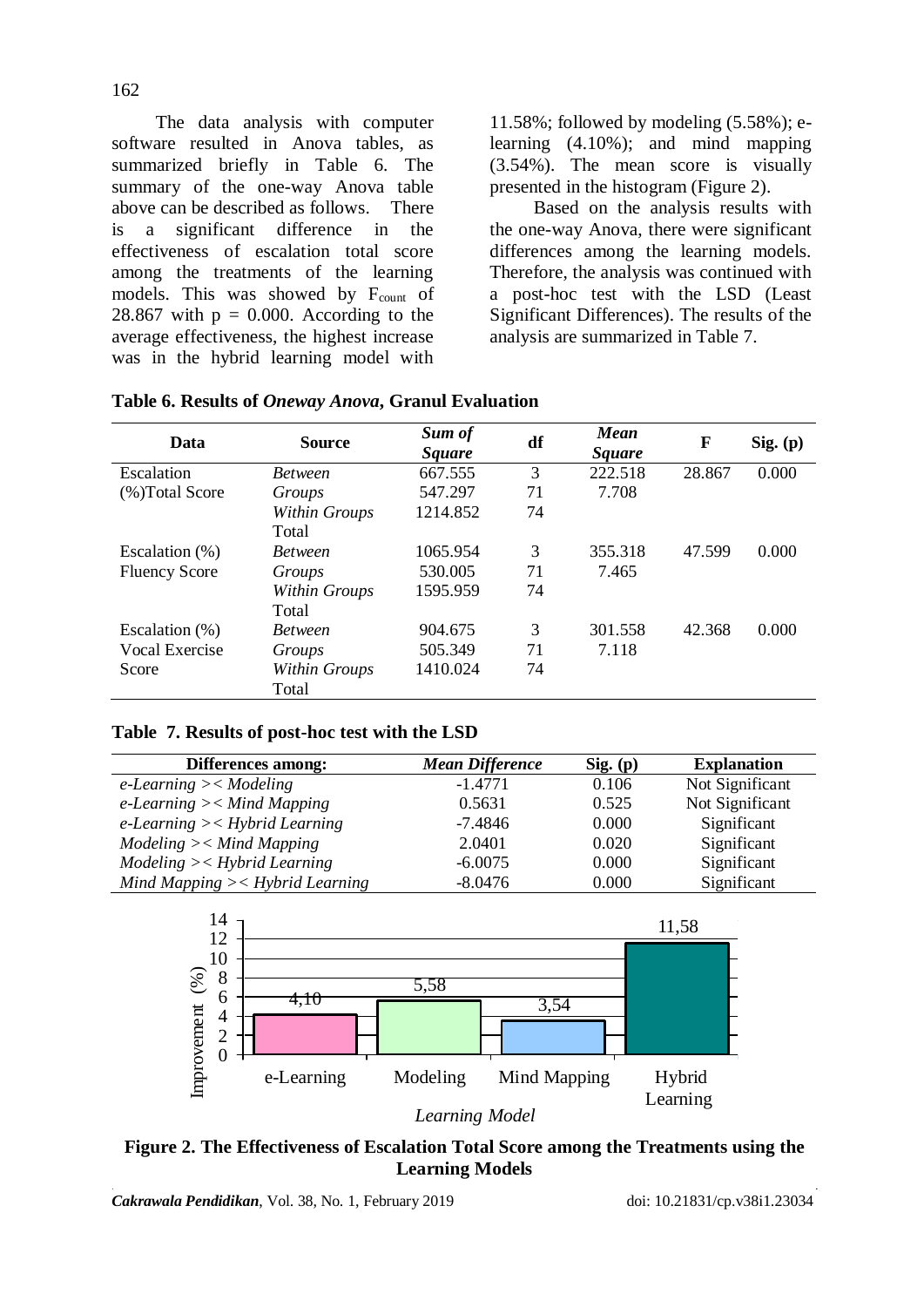There is a significant difference in the effectiveness of the escalation of fluency scores among the treatments of the learning models. This is shown by  $F_{\text{count}}$ 47.599 with  $p = 0.000$ . Based on the mean score, the highest increase is in the hybrid learning model with 14.23%; followed by mind mappling (8.31%); modeling (4.74%) and e-learning (4.00%). The mean is visually presented in the histogram (Figure 3).

The results of the analysis with the one-way Anova revealed that there were significant differences in the fluency indicators. Thus, the analysis was continued with a post-hoc test using the LSD (Least Significant Differences). The results of the analysis are summarized in Table 8.

There are significant differences in the effectiveness of the escalation the score in vocal among the treatments of the learning model. This is shown by  $F_{\text{count}}$  of 42.368 with  $p = 0.000$ . Based on the mean scores, the highest increase in the learning model is hybrid learning with 10.85%; followed by modeling (10.09%); elearning (4.39) and mind mappling (2.88%). The mean is visually presented in the histogram (Figure 4).

The results of the analysis with oneway ANOVA revealed that there is a significant difference in vocal performance. Therefore, the analysis was continued with a post-hoc test using the LSD (Least Significant Differences). The results of the analysis are summarized in Table 9.



**Figure 3. The Effectiveness of Fluency Score Escalation among the Learning Models** 



## **Figure 4. The Effectiveness of Score Escalation on Vocal Excercise among the Learning Models**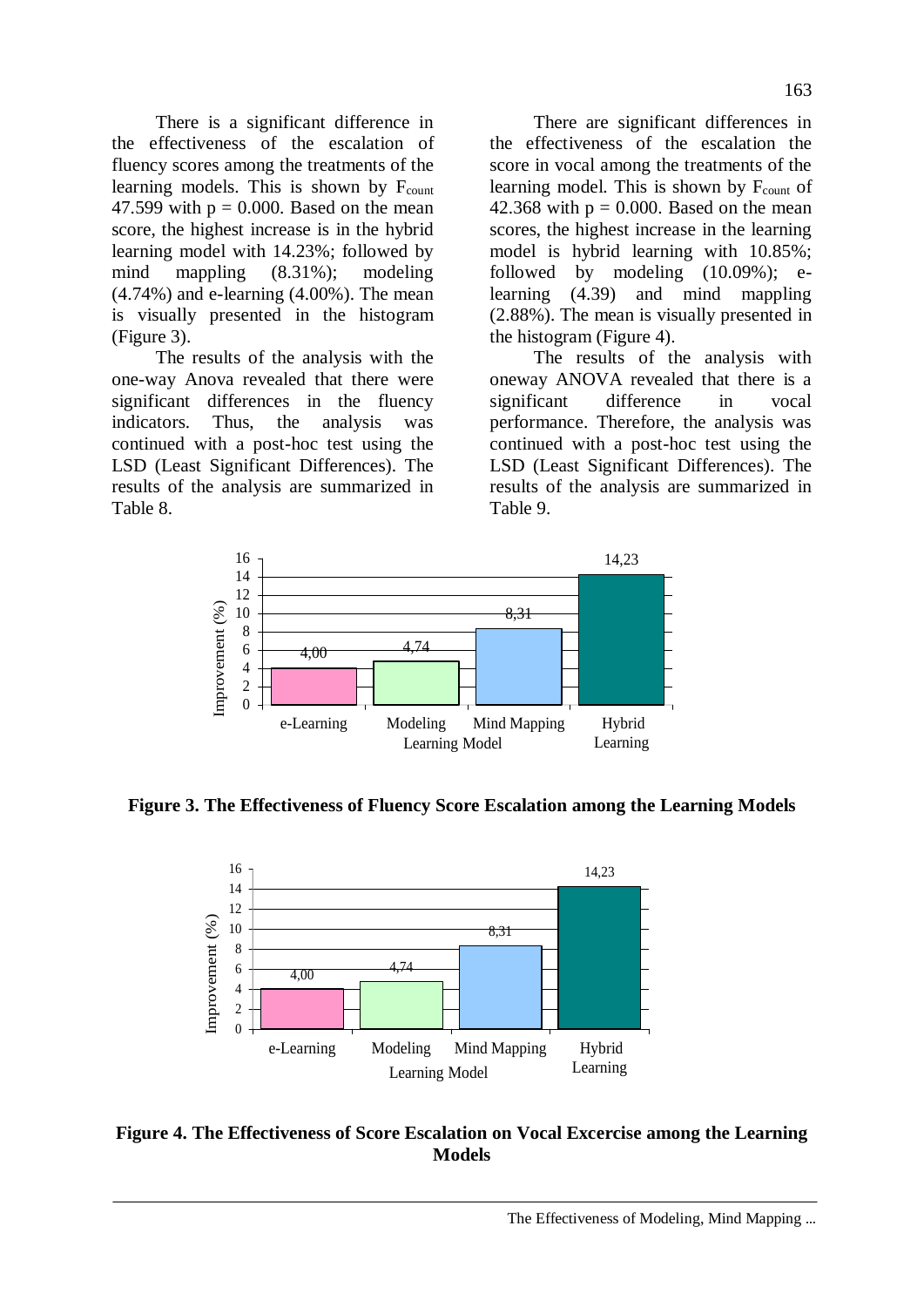| Differences among:                     | <b>Mean Difference</b> | $Sig.$ (p) | <b>Explanation</b> |
|----------------------------------------|------------------------|------------|--------------------|
| $e$ -Learning >< Modeling              | $-0.7356$              | 0.410      | Not Significant    |
| $e$ -Learning $\gt$ $\lt$ Mind Mapping | $-4.3010$              | 0.000      | Significant        |
| $e$ -Learning $\ge$ Hybrid Learning    | $-10.2256$             | 0.000      | Significant        |
| $Modeling \gt < Mind$ Mapping          | $-3.5655$              | 0.000      | Significant        |
| $Modeling \gt Hybrid Learning$         | $-9.4900$              | 0.000      | Significant        |
| Mind Mapping $\ge$ - Hybrid Learning   | $-5.9245$              | 0.000      | Significant        |

# **Table 8. Results of Post-hoc Test Using LSD**

### **Table 9. Results of Post-Hoc Test Using LSD**

| Differences:                          | <b>Mean Difference</b> | Sig. (p) | Keterangan      |
|---------------------------------------|------------------------|----------|-----------------|
| $e$ -Learning >< Modeling             | $-5.6927$              | 0.000    | Significant     |
| e-Learning $\ge$ $\lt$ Mind Mapping   | 1.5133                 | 0.079    | Not Significant |
| $e$ -Learning $\ge$ < Hybrid Learning | $-6.4607$              | 0.000    | Significant     |
| $Modeling \gt < Mind$ Mapping         | 5.6927                 | 0.000    | Significant     |
| $Modeling \gt Hybrid Learning$        | 7.2060                 | 0.000    | Significant     |
| Mind Mapping $\ge$ - Hybrid Learning  | $-0.7680$              | 0.402    | Not Significant |

## **Discussion**

164

The experimental model of this study is the nonequivalent group pretestposttest design. Four parallel classes were given treatment with several different learning models. Before the treatment, the students were tested using a practice test and then they were given treatment with one of the learning models and at the end of the treatment a post-test was administered. There were four learning models implemented in this study, namely modeling, mind mapping, e-learning, and hybrid learning. The results in Tables 1 and 2 show the differences in outcome scores (mean, minimum score, and maximum score). The scores show an increase of the students' learning outcome after they were taught with one learning model. In other words, the tables show the impact of the learning model. Before the treatment, *pranatacara* lectures were held with the conventional method, but in this study, the teaching process was done through one of the aforementioned learning models. The teaching process with one learning model was conducted systematically according to the characteristics (syntax) of each learning model (Kintu, Zhu, & Kagambe, 2017).

The learning activities with the systematic syntax resulted in some improvement in the mean score, as well as the minimum, and the maximum score in the class.

The total scores for *pranatacara* lecture consists of fluency and vocal exercise. Both aspects from each learning model increased (mean, minimum and maximum scores). However, the increase showed some dissimilarities seen from score indicators and each model. This indicates that there are, *first*, some effects or contribution of each learning model towards skills building to be a *pranatacara*, in terms of fluency and vocal exercise. Comprehensively, the speech fluency and vocal exercise got better due to the use of certain learning models. *Second*, there are some effect or contribution of each learning model towards skill development of a *pranatacara* in the form of fluency, and vocal were different. Third, there are differences as a result of the effect of learning model that needs to be tested for its effectiveness.

The effect of the learning models on the total score of fluency and vocal expercise is analyzed by using the oneway Anova. This analysis requires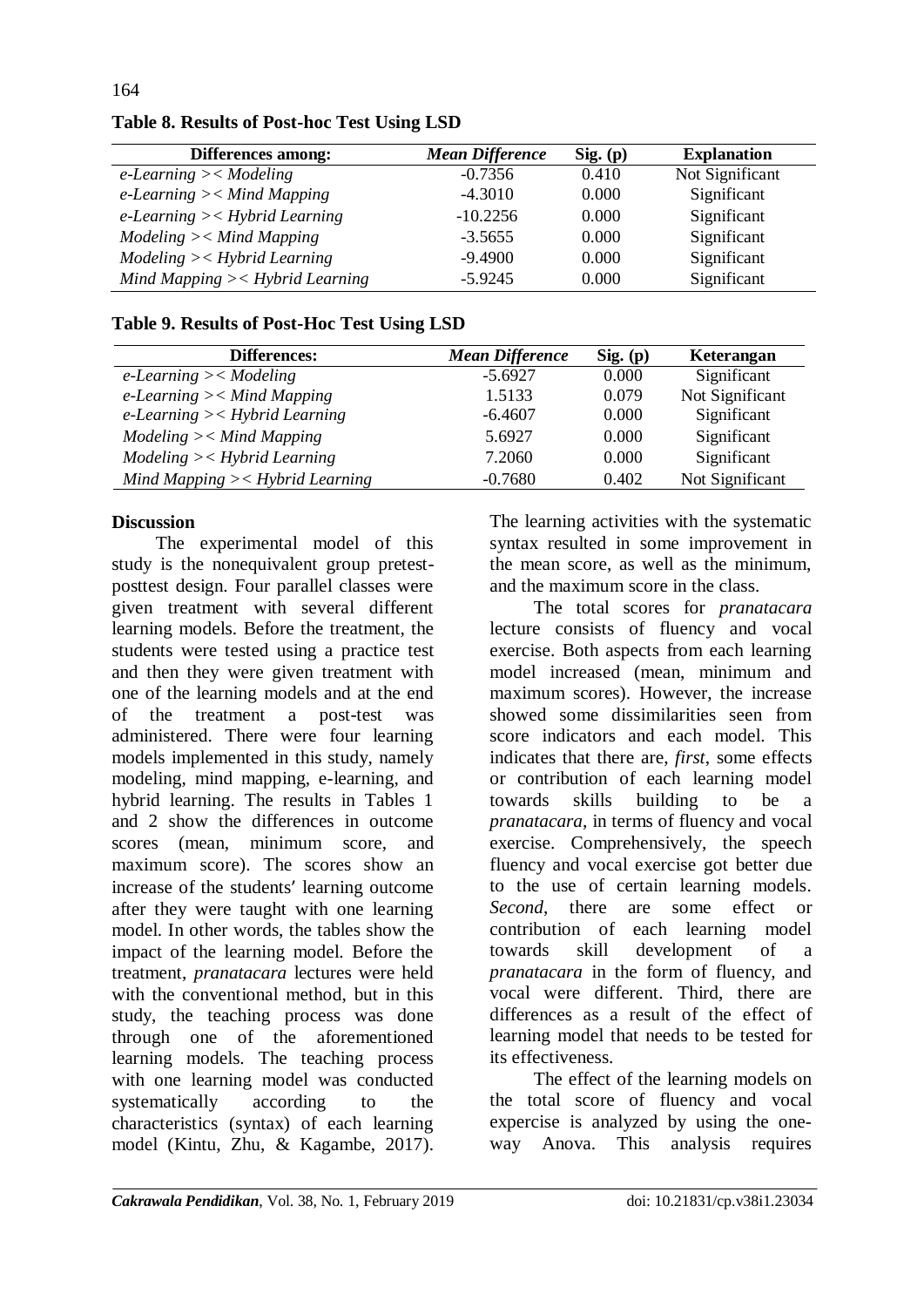prerequisites of normally distributed data and homogeneous intergroup variances. The results of the initial and final test data using the Kolmogorov-Smirnov Z test on the total score of normal distribution (score 1.104 with p: 0.175> 0.05) show that the fluency score was normally distributed (score 1.119 with p: 0.164> 0.05), and the vocal was also normally distributed (score 0.954 with p: 0.323> 0.05). The data meet the requirements for the one-way Anova test. By using Bartllet Test, intergroup variance, the researcher found that the data were homogeneous, including the total score (F: 1940 with p:  $0.131 > 0.05$ ), the score of fluency (F: 0.867 with p: 0.462> 0.05), and the vocal exercise score  $(F: 2.514$  with p  $0.065>$ 0.05). This means that intergroup variances were eligible for the one-way Anova test. Thus, the data of this study meet the requirements for the one-way Anova test.

The results of the one-way Anova test (Table 6) show that (a) there was a significant difference in the effectiveness of the the lecture models in increasing the total score, with  $F_{\text{count}}$  of 28.867 with p: 0.000, (b) there was a significant difference in the effectiveness of the lecture model with  $F_{\text{count}}$  of 47.599 with p: 0.000, (c) there was a significant difference in the effectiveness of the increasing vocal exercise between the treatment of lecture models with  $F_{\text{count}}$ : 42.368 with p: 0.000. These results show that, in general, the hybrid learning model are significantly different from other models. Meanwhile, e-learning with model, and e-learning with mind mapping were not significantly different from prerequisite learning (Table 7). This shows that the hybrid learning model is the most effective model of teaching *Pranatacara* than other models. The further explanation of the effectiveness of the lecturing model on the total score for fluency, and vocal exercise as follows.

The dominance of the hybrid learning model over other learning models

is also shown by the effectiveness of hybrid learning on fluency (Table 8) and vocal processing (Table 9). It is not significantly different from modeling only in vocal learning. This shows that (1) hybrid learning is the most effective model for teaching *pranatacara* for fluency and and ( 2) hybrid learning and modeling are equally effective for vocal exercise learning because both have equal opportunities for face-to-face trainings.



**Figure 5. Average Increase in Total Score**

The hybrid learning model is the most effective model in lecturing courses (11.58%) (Figure 5). In addition, the increase in the score of the effectiveness of the hybrid learning model on the total score of 17.33. i.e the fluency of 19.44. and the vocal exercise of 17.57. It also indicates that *pranatacara* lecture gets the most successful accomplishment when using a hybrid learning model. Hybrid learning had the highest contribution to the total score (performance of *pranatacara* practices) compared to the lecture with three other models (modeling, mind mapping, and e-learning). Hybrid learning also had the highest contribution to the score of fluency. In general, this is reasonable because hybrid learning provides learning opportunities at all times comprehensively (including class meetings) to students so that hybrid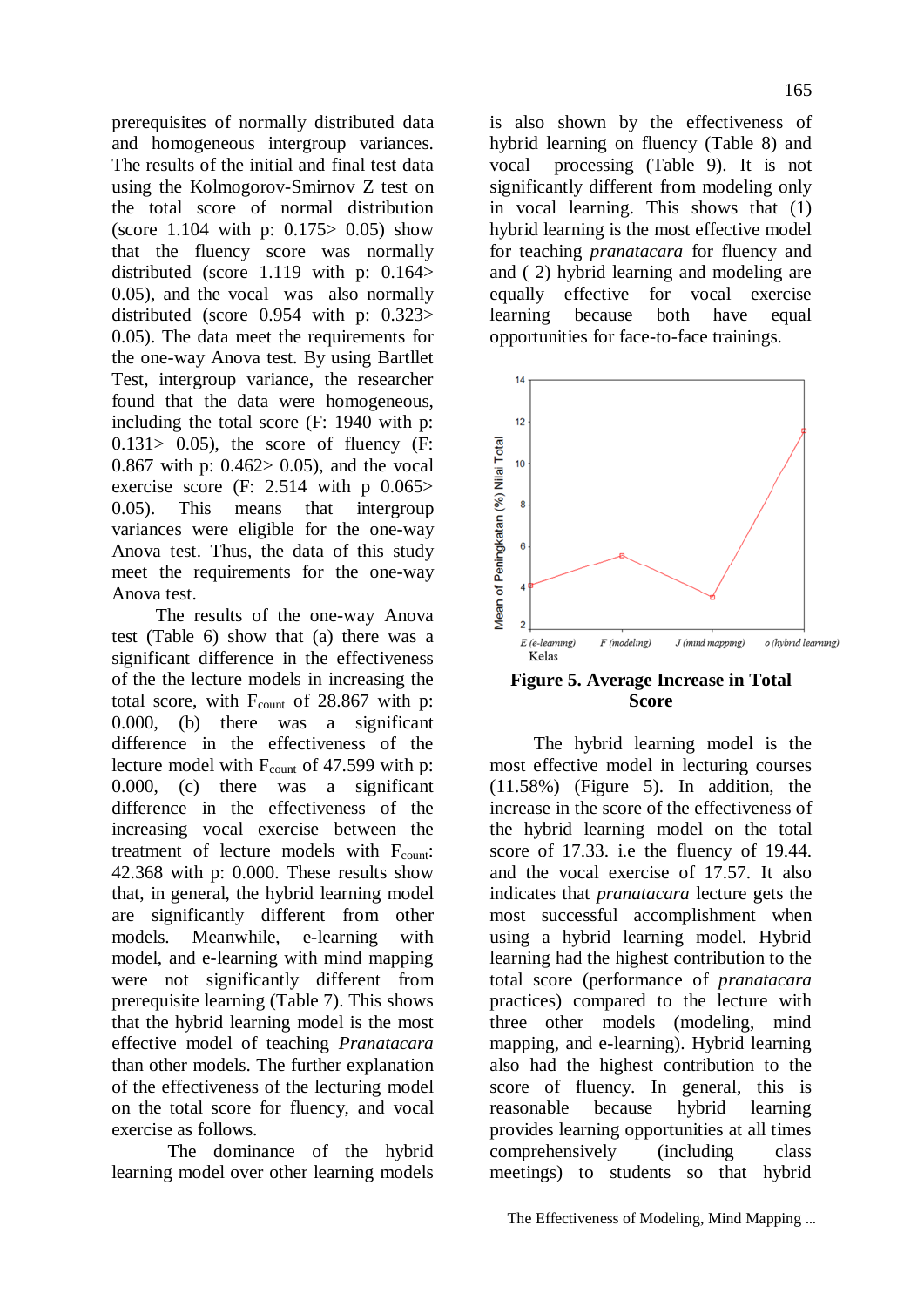learning can improve learning outcomes (Kintu, Zhu, & Kagambe, 2017:14) and give a good effect on learning abilities (Khan, 2016).



## **Figure 6. Average Increase in the Fluency Score**

In the total score of fluency, hybrid learning had the highest effectiveness score. The modeling of vocal training was the only aspect above hybrid learning (Table 5). In details, the opportunity to learn vocal processing was under the modeling lectures. In modeling, the students can learn directly from the model, and they also receive direct correction, demands, and suggestions. Meanwhile, in hybrid learning, the vocal practice is experienced only from existing mimics on the Internet, without any criticism and correction by the lecturer. The students obtained only feedbacks during class meetings, which means there is a delay that can affect reduction of students' ability.

The advantages of the hybrid learning model are affected by its characteristics (Kintu, Zhu, & Kagambe, 2017). The first characteristics include (a) the material accessible anywhere and anytime via the Internet, (b) the sufficient verbal text materials in hybrid learning, (c) *pranatacara* visualization in various

photos, (d) the sample expressions used in *pranatacara*, (e) the samples of audio visual (video) procedures, (f) the students being able to directly ask questions to get solutions to problems, (g) the students being able to share their ideas through discussion forums (Patil, 2018: 26), (h) the students being able to learn based on their interests (without any particular order) because all materials are available in the Internet. The second characteristic is that the students can also learn using the classical method with direct guidance from the lecturers. The advantages of classical lectures are that the students have (a) the opportunity to have more discussion sessions during classical meetings, (b) direct examples (imitating) from lecturers, (c) direct facilitation from lecturers, (d) feedback in the forms of criticism , advice, inputs, and reflection. The third characteristic is that by using hybrid learning, the students (a) can learn repeatedly (drill system), and (b) obtain quick responses to problems without any delay to learn the next material, and that (c) hybrid learning also attracts attention and increases learning motivation and competency mastery (Swain & Swain, 2017; Ceylan & Kesici, 2017).

Strong motivation plays a crucial role to improve learning outcomes. Syntax or learning characteristics with hybrid learning provides benefits for students and lecturers in the learning process (Eshreteh & Siaj, 2017; Kintu, Zhu, & Kagambe, 2017), in this case, *pranatacara* learning. For lecturers and students, the hybrid learning model is considered as an appropriate learning model (especially, in this information technology era) due to its flexibility and effectiveness, and it stimulates students to become active learners. It also provides a positive effect on the improvement of language learning competencies with better learning experience (Eshreteh & Siaj, 2017; Patil, 2018). This is supported by Eshreteh and Siaj's (2017) research which found that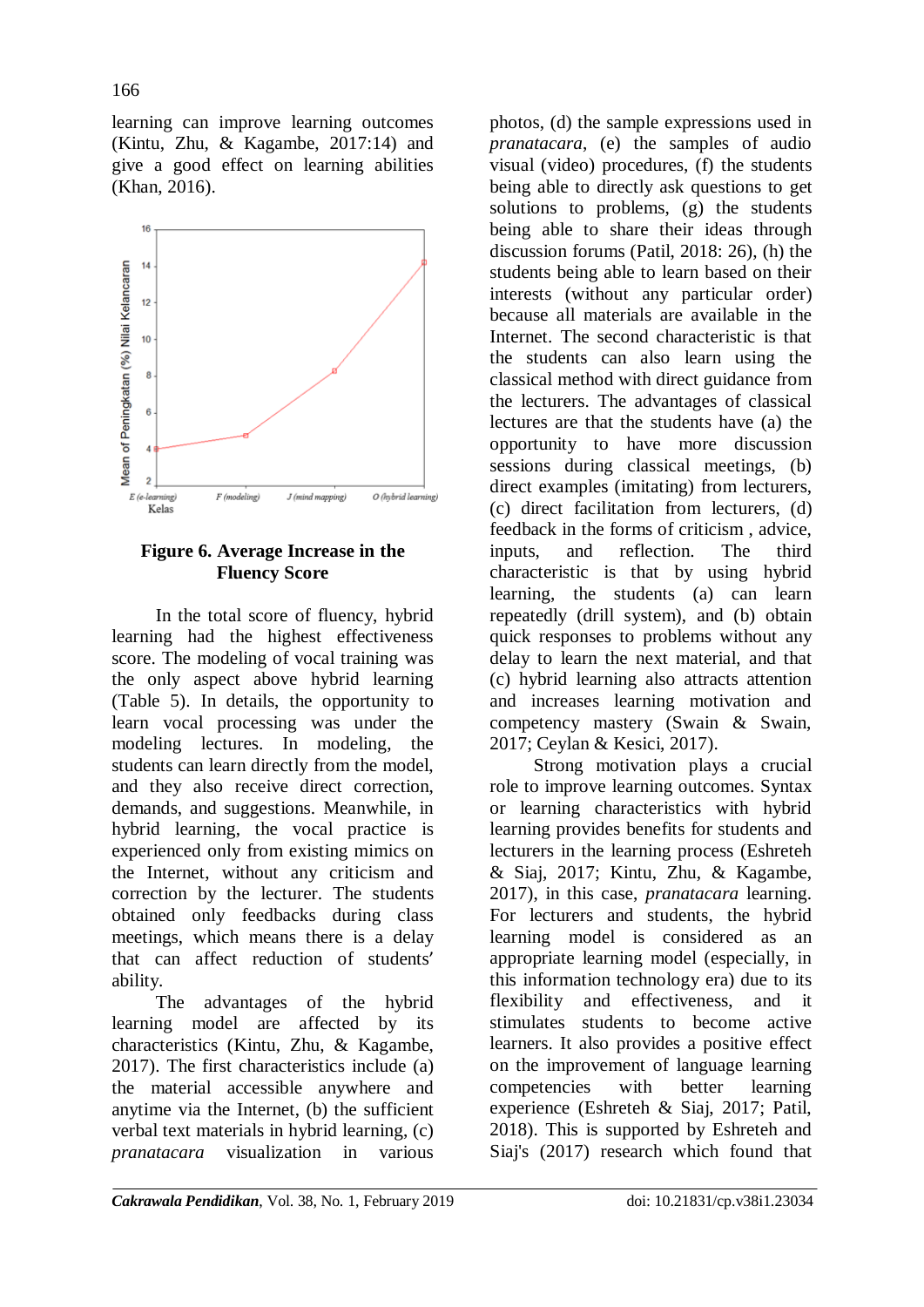hybrid learning showed a significant effect on the career development of the students of the English Department, Hebron University. This is in line with this study where the practice of *pranatacara* lectures contributes positively to the students' ability to develop their careers into a professional *pranatacara.* Wichadee (2013) also points out that the hybrid learning model can improve the effectiveness and efficiency of Englishlanguage practical learning in Thailand. This is also in accordance with the results of the research by Souzanzan & Bagheri (2017) which reported that the hybrid learning model can improve speaking skills. For a *pranatacara*, the main asset is the ability to process Javanese language. Thus, the study by Wichadee as well as Souzanzan and Bagheri shares similar

results with this study. The lecturing process with modeling contributed to a total score of 5.58%. This is the second biggest portion after hybrid learning. For fluency, modeling ranked third (4.74%) and it ranked second on vocal processing (10.09%). Increasing the score of modeling to the total score was in the second position, with a score of 12.16. The fluency mastery was ranked second as well with a score of 13.51 after hybrid learning. Meanwhile, the increase in the score of the vocal exercise by treating modeling lectures ranked first, with the score of 18.31, which shows that modeling has a high effectiveness after hybrid learning. Even, modeling (10.09%) has a high contribution to vocal learning compared to hybrid learning (10.85%). The highest increase in maximal score of vocal exercise is also affected by modeling (18.31). This is supported by the characteristics (syantax) of the lecturing process with modeling.

The teaching of *pranatacara* through modeling is effective because (1) the students can directly observe, appreciate, imitate, demonstrate, and explain the model or lecturers (Salisu & Rmson, 2014), and then they can develop the

practice according to the model examples (lecturer); (2) if there is a problem in terms of the procedure, the lecturer can immediately provide a solution. Modeling provides accurate and very useful problem solving for students (Salisu & Ransmom, 2014). When student practice has ended, lecturers can immediately provide responses, evaluations, and improvements. Such kind of syntax by Salisu & Ransom (2014) is called task and performance modeling. This kind of modeling can enhance the student skills in practising *pranatacara.* The highest contribution to modeling is vocal exercise.

In modeling learning, the students can perform what is called as Triple N, namely *nonton* (watching)*, niteni (*paying attention*), nirokake (*imitating*)*. *Nonton* is to see examples or models of *pranatacara*  presented by lecturers (models). In this case, the lecturer also has a profession as a professional *pranatacara* since 1987. *Niteni* is paying attention and understanding to become the input of practical knowledge for students. For the practice of *pranatacara*, the students must be *kandel* (highly determined), *kendel* (brave) *bandel* (highly persevered), *ngandel* (believe), *nekad* (courageous) in their efforts (Dewantara, 2013). *Ngandel* means to believe, both to believe in the lecturer and the knowledge (imitated) and to believe in himself (confident) for his abilities. *Kandel* means having determination. This means that students have the determination to progress in learning process. *Kendel* means having a brave soul to practice being a guide. *Bandel* means to hold high-persevarance, striving to achieve success.

Furthermore, to become a professional *pranatacara*, according to the researchers' observations and experience, the students must have 4 T, i.e *niat* (intention), *tekad* (determination), *ragat* (cost), *nekat* (courage). *Niat* means the initial desire; it is the goals and expectations that will be achieved to become a professional *pranatacara*. *Tekad*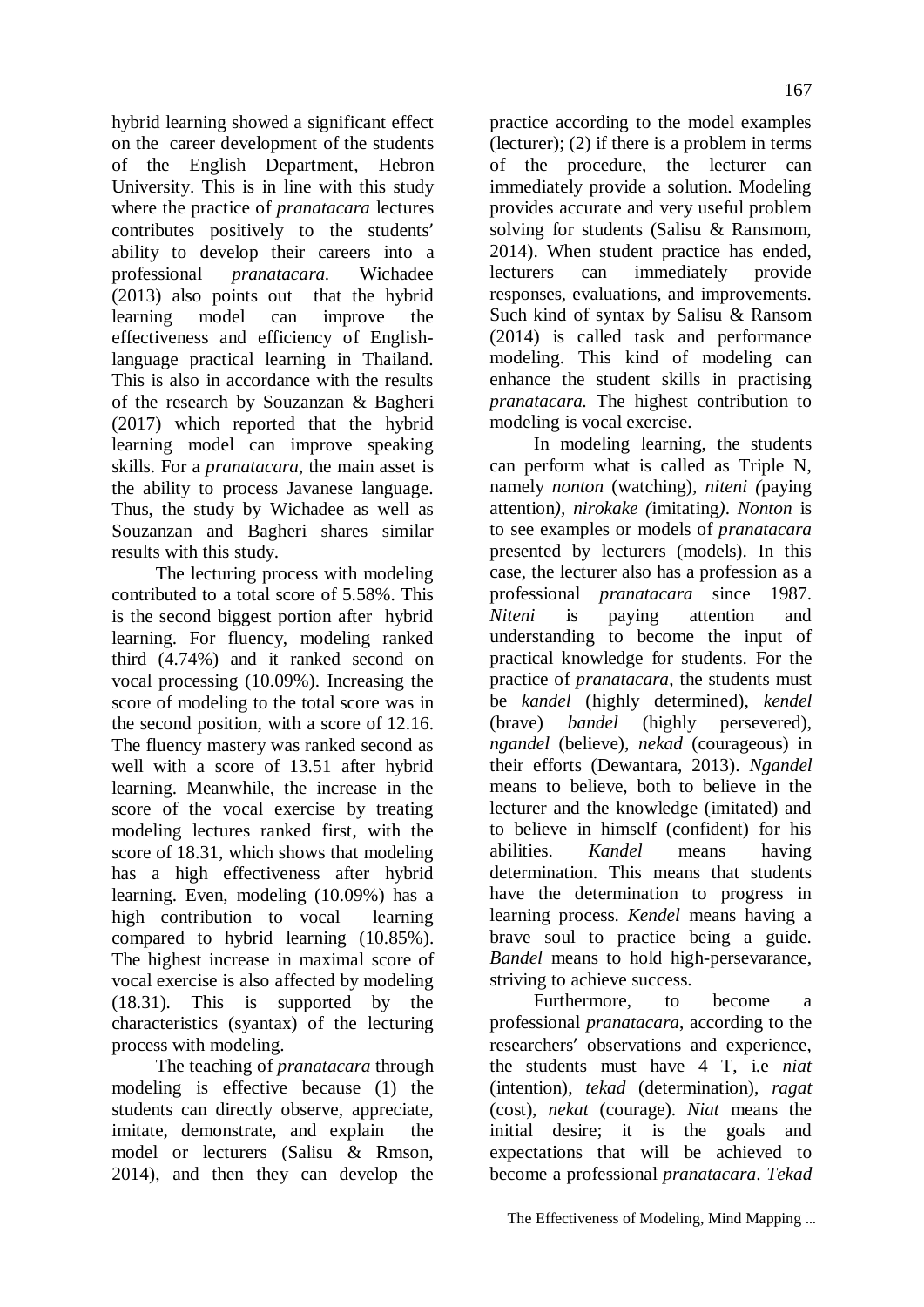is the willingness to develop, for which the students need to devote their minds and energy to learning to become a professional *pranatacara*. *Ragat* means cost since becoming a professional guide, costs are needed, such as for buying books, recording audio and audio visuals, courses, or internships. *Nekad* means courageous because a professional *pranatacara* needs courage to practice at a real wedding ceremony in order to establish partnerships with venues and vendors. Venue is a place for bridal ceremony organizers such as hotels, meeting houses, and auditoriums. There are various kinds of vendors including wedding packages, wedding organizers, wedding dresses, decorations, and entertainment such as traditional music and modern music.

*Tri N* (three n's) can be achieved by modeling whers the lecturer gives direct or indirect examples. An example is directly given by the lecturer to students during classical meetings. Indirect examples are given through audio or audio visual recordings. Meanwhile, in the direct examples, the students can imitate the speech from the model or vice versa − the model can guide students' speech. Students get corrections from their practice directly by the lecturer. In this way, they can learn progressively. If there are problems, they can get an immediate solution directly so that the problem does not interfere the pace of learning.

The third order of model effectiveness in terms of total score is elearning (4.10%). In terms of the effect on vocal exercise, e-learning ranked third (4.49%). In terms of fluency, it ranked fourth (4.00%). The increase in the score of e-learning towards the total score is in the third place, with the score of 8.82. the score of fluency in the fourth order with a score of 8.86 and the score of the vocal exercise ranked fourth with a score of 9.21. These results indicate that e-learning does not provide high effectiveness (Khan, 2016) for lecture courses.



**Figure 7. Average Increase in Sound Score**

However, e-learning has several advantages in which (1) the students can learn independently anytime and anywhere via the Internet, (2) the students can also learn in full (based on their preference), (3) the solutions to problems can be obtained immediately; (4) the students can also obtain speech examples and/or performances. E-learning provides positive perceptions and advantages on technical issues as well as the development of cognitive abilities (Wu, et. al.,  $2017$ ), but not the benefits of functional communicative problems in practical lectures (*pranatacara*) (Lubis, 2018), (5) e-learning (CALL: Computer Assisted Language Learning) can also reduce anxiety and psychological distress in learning (Shahi, 2016), (6) e-learning also pays attention to individual differences in learners (Patil, 2108). This means that learning styles are strongly affected by contexts such as abilities, and the opportunities of each individual.

In e-learning, the students do not get corrections directly from the lecturer for their speech training. It is the weakness of practical lecture using e-learning. In such a situation, the students are often delayed by the time to learn the procedure properly or asynchronously (Patil, 2018) as another weakness of learning through the Internet.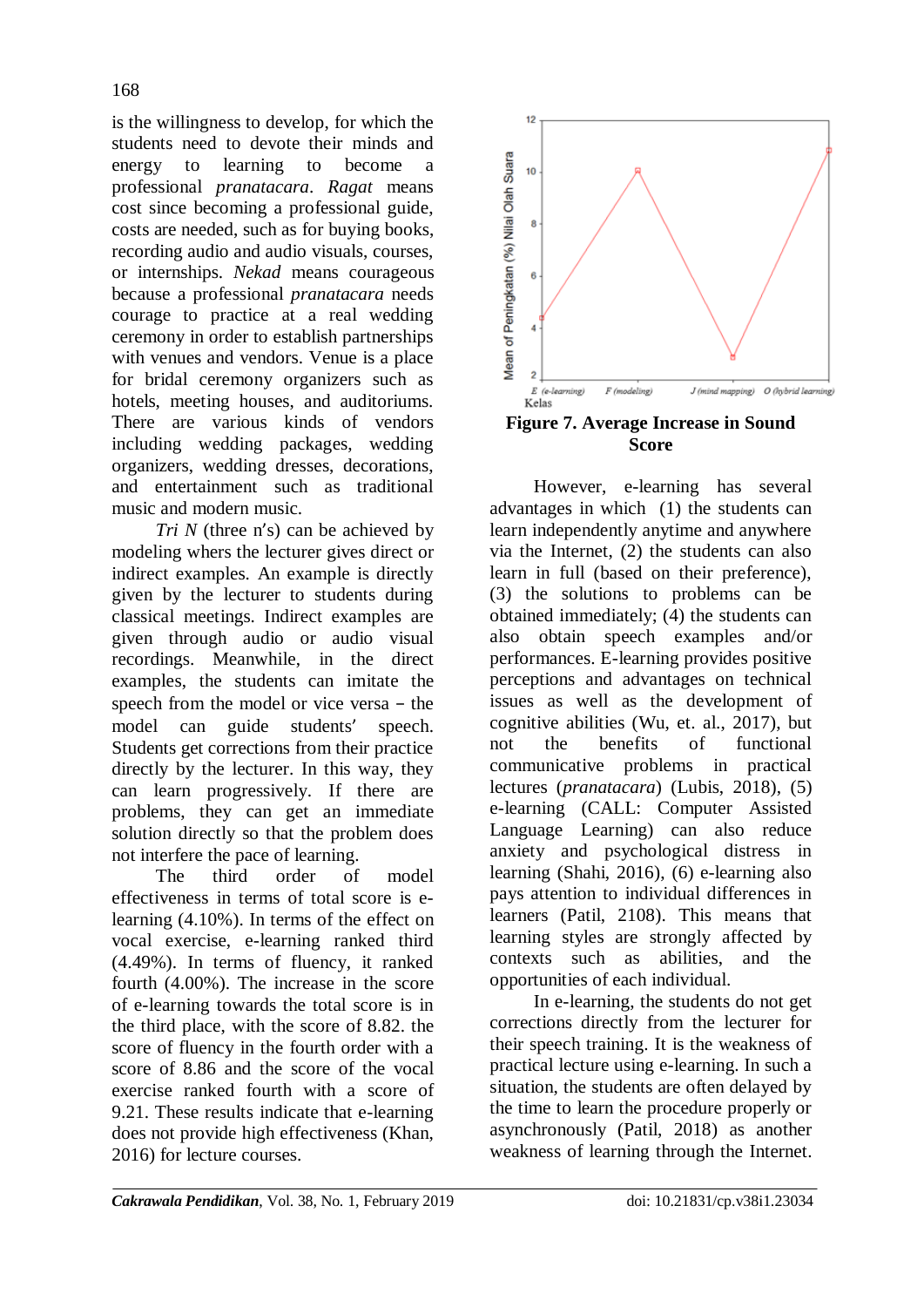As to vocal, it ranked third after hybrid learning and modeling. In hybrid learning and modeling, vocal can be monitored directly by the lecturer so that both models (hybrid learning and modeling) have high effectiveness in vocal exercise. Meanwhile, in e-learning, the students can learn through examples on the Internet without direct monitoring. It makes elearning ranked third after hybrid learning and modeling.

In terms of contribution to fluency, e-learning occupied the fourth (final) position. This is reasonable because elearning is not directly related or has a low causal relationship with fluency. Elearning cannot be a good tool for learning the speech fluency. E-learning also cannot be a means to monitor the smooth running of practice. E-learning or learning *pranatacara* through the Internet cannot control the students' fluency.

The effect of mind mapping on total scores (3.54%) and vocal exercise (2.88%) ranks fourth, and ranks second on fluency (8.31%). The increase of the total score in the case of mind mapping was 7.04. Mind mapping ranked fourth after hybrid learning, modeling, and e-learning. The increase score of fluency as a result of using mind mapping models shows a score of 12.82 which is ranked third after hybrid learning and modeling. The increase in the score of vocal as a result of the mind mapping model shows a score of 8.82. Mind mapping indicates significant effect on the score of fluency. Logically, mind mapping has a close (causal) relationship with fluency. That is why, it ranked second in the effect of mind mapping on fluency, which means mind mapping and fluency have a logical and direct relationship so mind mapping has a high contribution to fluency.

In mind mapping, the tudents made an immediate constituent of the program to be practiced. The subordinate elements or sub-events were arranged by students with mind mapping. Mind mapping also made the material have comprehensive structure

not just words, and it also provided a clearer or easier way to find out complex topics (Vitulli & Giles, 2016). In this way, the students are better at mastering the overall material (Kintu, Zhu, & Kagambe, 2017), improving abilities or achievements (Ziyadi & Surya, 2017). Similar results were also found by Jbeili study (2013) of level 6 children in Saudi Arabia, that mind mapping can improve students' academic abilities, and also a study by Blessing & Olufunke (2015) in high school students at Ikere Local Government Area of Ekiti State in Nigeria which reported that main mapping can increase creativity, concepts or ideas, and memory.

The students have carried out the analysis so that they have mastered the subordinate elements better. In this area, they become fluent when speaking (*pranatacara* practice). The steps of mind mapping are the students (1) accept the main program as a *pranatacara*, (2) read various references related to the main method, (3) make the analysis of subordinate elements into sub-elements, (4) develop these elements into oral text, (5) practicing the speech using the developed text, and (6) do the *pranatacara* practice. In this way, the students have carried out a multi-level learning, from reading, understanding, analyzing, synthesizing, and developing speech texts so naturally they become fluent. This result is consistent with the research by Widiana & Jampel (2016) with elementary school children of Bali which reported that syntax mind mapping can increase critical, creative, multiple intelligence; and achievement/ability, and that learning becomes fun. The research conducted by Yunus & Chien (2016) on 25 vocational high schools in Malaysia showed that mind mapping increases creativity in writing. It is in line with mind mapping in the *Pranatacara* lecture that requires the ability to think critically in conducting a subordinate analysis.

The tendency of mind mapping to occupy the last place on total score and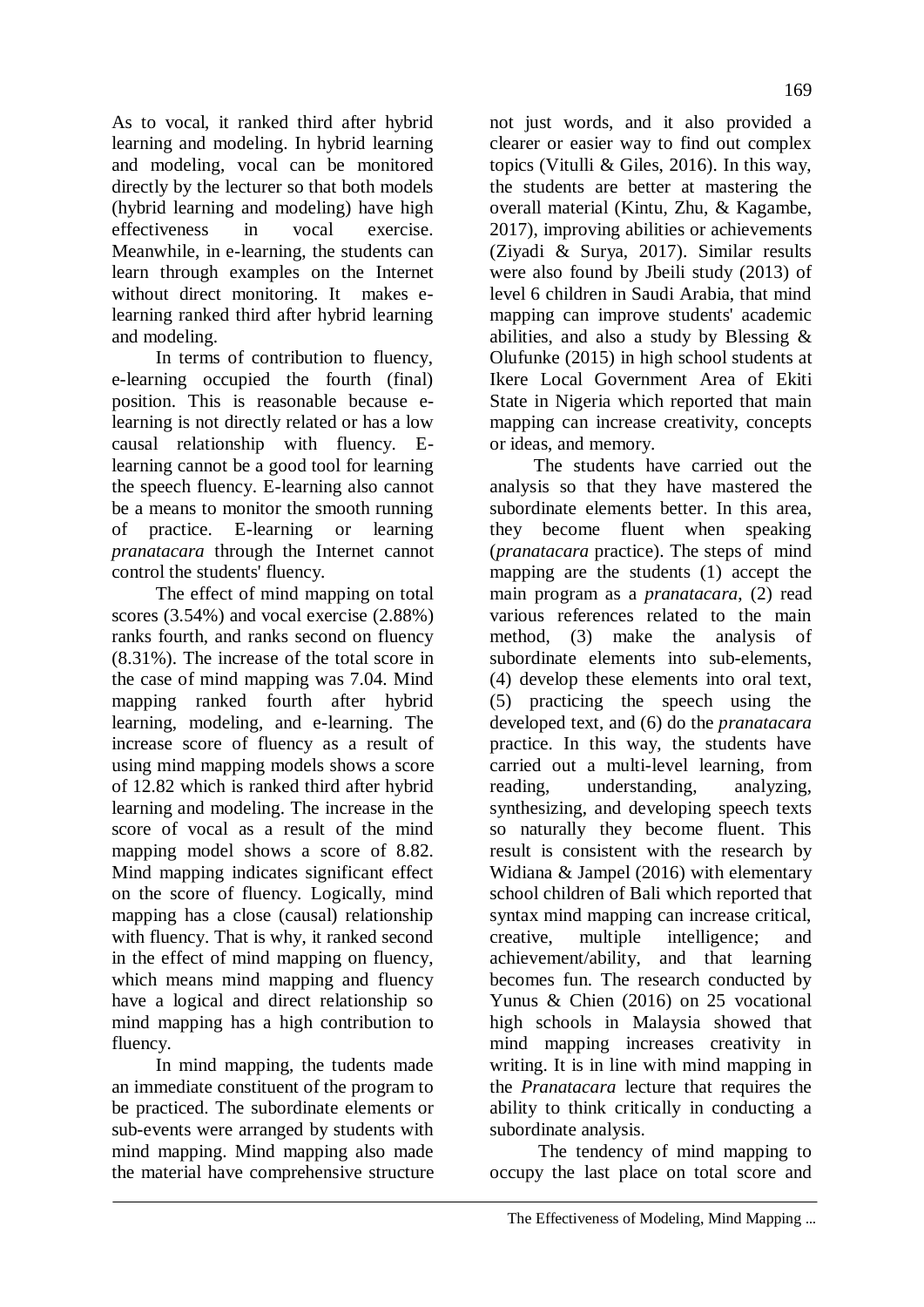vocal exercise is reasonable because mind mapping lacks a close causal relationship with total score and vocal processing. Mind mapping scarcely has a direct relationship with the practice of *pranatacara* in total score and vocal exercise. The contribution of mind mapping to vocal exerecise ranked fourth with 2.88%, which means that mind mapping contributes only 2.88% to vocal processing. This is reasonable because mind mapping does not provide vocal exercise. These contributions tend to be exploration or the student's own attempts. Because of the exploration as trial and error, there was a vocal exercise that was acceptable and some were not. The acceptable vocal exercise was only 2.88%.

The indicators of acceptable vocal exercise are as follows. (1) The speech is clear and phonetically firmed. (2) It contains a tempo (fast and slow speech). (3) It is dynamic (high and low tone of speech). Tempo and dynamism in the Javanese vocal processing is called *membat mentuling swara*. (4) There are short pauses or lengths of speech. For lamba songs, the pause is per word or phrase, while for chanting songs the pause is per clause, sentence, or several sentences. (5) The vocal type is bass or baritone (Javanese: *gandem ulem*). (6) Javanese songs are adjusted to their conventions. (7) Vocal exercises are also adjusted to the context. In the atmosphere of joy and enthusiasm, aufoni vocal exercise is used. Meanwhile, in the emotion condition, the vocal of the kakofoni with a little hoarse is used. Happy and uplifting ceremonies include *balangan gantal* 'lempar sisih', *miji dadi* '*memecah telur* (egg breaking)*'*, *ranu pada* the bride washing the bridegroom's feet', and for sad moment, such as *ngabekten* 'devotion before the shower of the bride and groom' and *sungkeman* 'a sign of devotion and gratitude at the bride and groom meeting'.

Based on the discussion above, of the four learning models − modeling, mind mapping, e-learning, and hybrid learning models, the most superior and dominant is the hybrid learning model, followed by modeling and mind mapping models. Meanwhile, the least dominant is the elearning model.

# **CONCLUSION**

Based on the research findings and discussion, some conslusions can be drawn as follows. (1) Hybrid learning is the most effective learning model for *Pranatacara* lectures. It gives the students broad opportunity to learn comprehensively based on their needs anytime and anywhere. The students also experienced the increase in their ability, as well as direct criticism, suggestions, judgments, guidance on classical learning and feedback facilitation (Internet). (2) The modeling model is the most suitable model for learning through examples. In this case, the students can do the *Triple N,* namely *nonton* (watching)*, niteni (*paying attention*), nirokake (*imitating*)* of the model displayed by the lecturer.The students also obtain immediate corrections and guidance to improve their abilities (especially in vocal exercise). (3) The elearning model is not suitable for practical learning since it requires direct interaction between the students and the lecturers. (4) The mind mapping model gives a high contribution to fluency in communication because it provides the opportunity for students to develop their analytical skills on a topic (immediate constituent analysis) so that they gain better understanding of the materials of *pranatacara* and become more fluent in practicing it.

# **ACKNOWLEDGMENT**

Our gratitude goes to four parallel classes of *Pranatacara*, the students of Javanese Language Education, Faculty of Languages and Arts, Universitas Negeri Yogyakarta.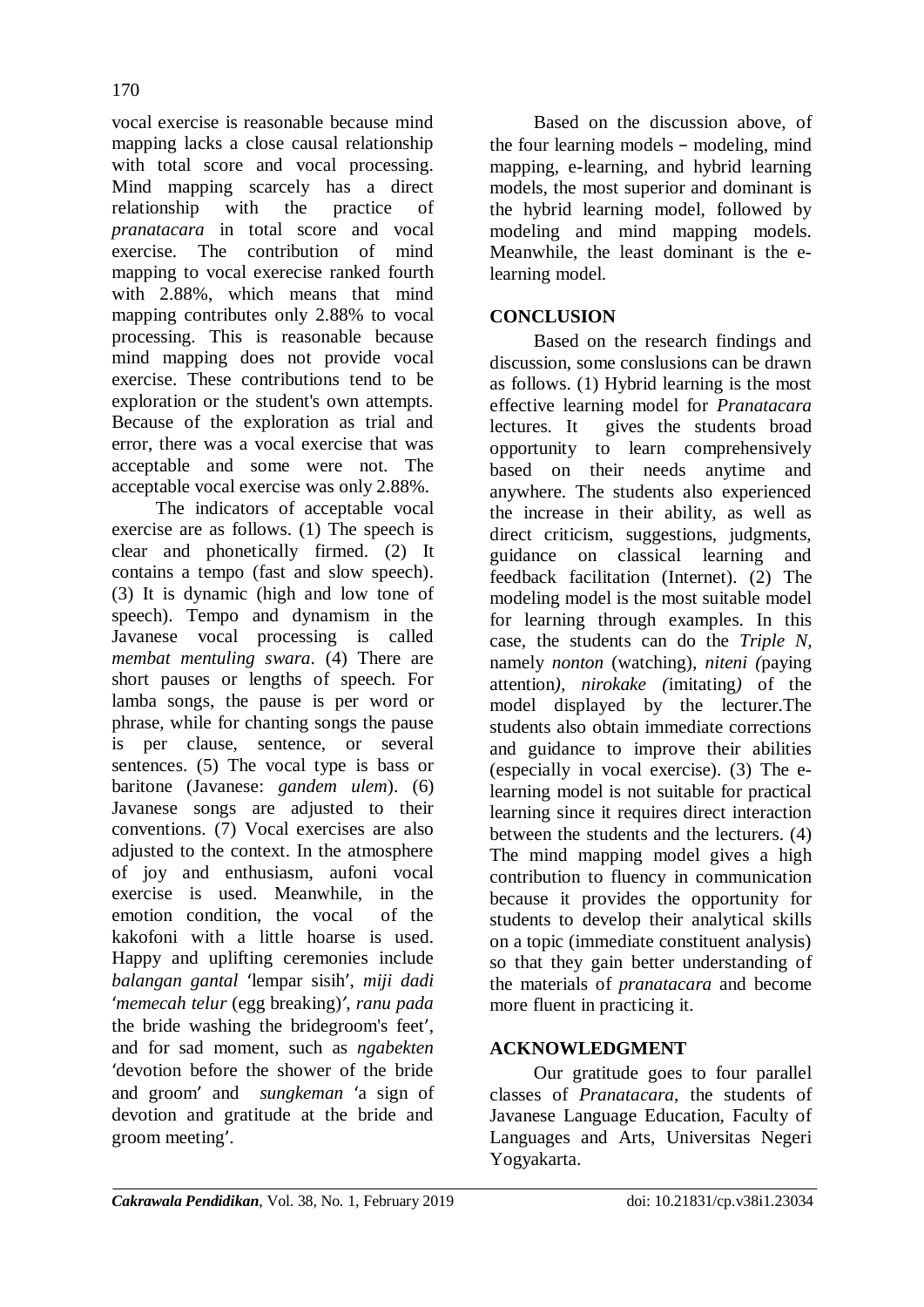## **REFERENCES**

- Ahmadi, M. R. (2018). The use of technology in english language learning: A literatur review. *International Journal of Research in English Education* (IJREE), *3*(2), 115-125. doi:10.29252/ijree.3.2.115.
- Almaqtri, M. (2014). How effective is elearning in teaching english?: A case study. *Journal of Education and Human Development, 3*(2), 647-669.
- Aydin, G., Baysan, S., & Aydoğan, S. (2017). Perceptions in the mind maps of turkish children living in england at primary education level about their home country turkey and the world. *International Journal of Languages' Education and Teaching, 5*(4), 521-541.
- Blessingn, O. O. & Olufunke, B. T. O. (2015). Comparative effect of mastery learning and mind mapping approaches in improving secondary school students' learning outcomes in physics. *Science Journal of Education* 2015, *3*(4), 78-84. doi:10.11648/j.sjedu.20150304.12.
- Ceylan, V. K., & Kesici, A. E. (2017). Effect of blended learning to academic achievement. *Journal of Human Sciences*, *14*(1), 308-320. doi:10.14687/jhs.v14i1.4141.
- Dewantara, K. H. (2013). Ki Hajar Dwantara: Pemikiran, konsepsi, keteladanan, sikap merdeka (Cetakan IV). Yogyakarta: Universitas Sarjanawiyata Tamansiswa bekerjasama dengan Majelis Luhur Persatuan Tamansiswa.
- Eshreteh, K. M. & Siaj, A. H. (2017). Attitudes of english-major students and teachers towards using blended learning in the english department at

Hebron University. *International Journal Research in English Education*, *2*(4), 51-65. doi:10.29252/ijree.2.4.51.

- Farindhni, D. A. (2018). Developing animation video media to enhance the learning motivation and democratic character of the 5th grade students in primary school. *Jurnal Pendidikan Karakter*, *III*(2)*,* 172- 186. doi:10.21831jpk. v8i2.21850.
- Irwansyah, D., Nurgiyantoro, B., & Tou, A. B. (2017). Teaching with literature: The needs of Indonesian Islamic Universities. *International Journal of Applied Linguistics & English Literature, 6*(7), 169–179. doi:10.7575/aiac.ijalel.v.6n.7p.169.
- Jbeili, I. M. A. (2013). The impact of digital mind maps on science achievement among sixth grade students in Saudi Arabia. *Procedia - Social and Behavioral Sciences, 103*(2013), 1078-1087. doi:10.1016/j.sbspro.2013.10.435.
- Khan, A. I. (2016). Effectiveness of elearning for the teaching of english: A study of comparative strategies. *Advances in Language and Literary Studies*, *7*(3), 125-135. doi:10.7575/aiac.alls.v.7n.3p.125.
- Klimova, B. F. & Kacetla, J. (2015). Hybrid learning and its current role in the teaching of foreign languages. *Procedia-Social and Behavioral Sciences*, *182*(2015), 477-481. doi:10.1016/j.sbspro.2015.04.830.
- Kintu, M. J., Zhu, C. H., & Kagambe, E. (2017). Blanded learning effectiveness: The relationship between student characteristic, design features, and outcome*. International Journal of Educational Technology in Higher Education*,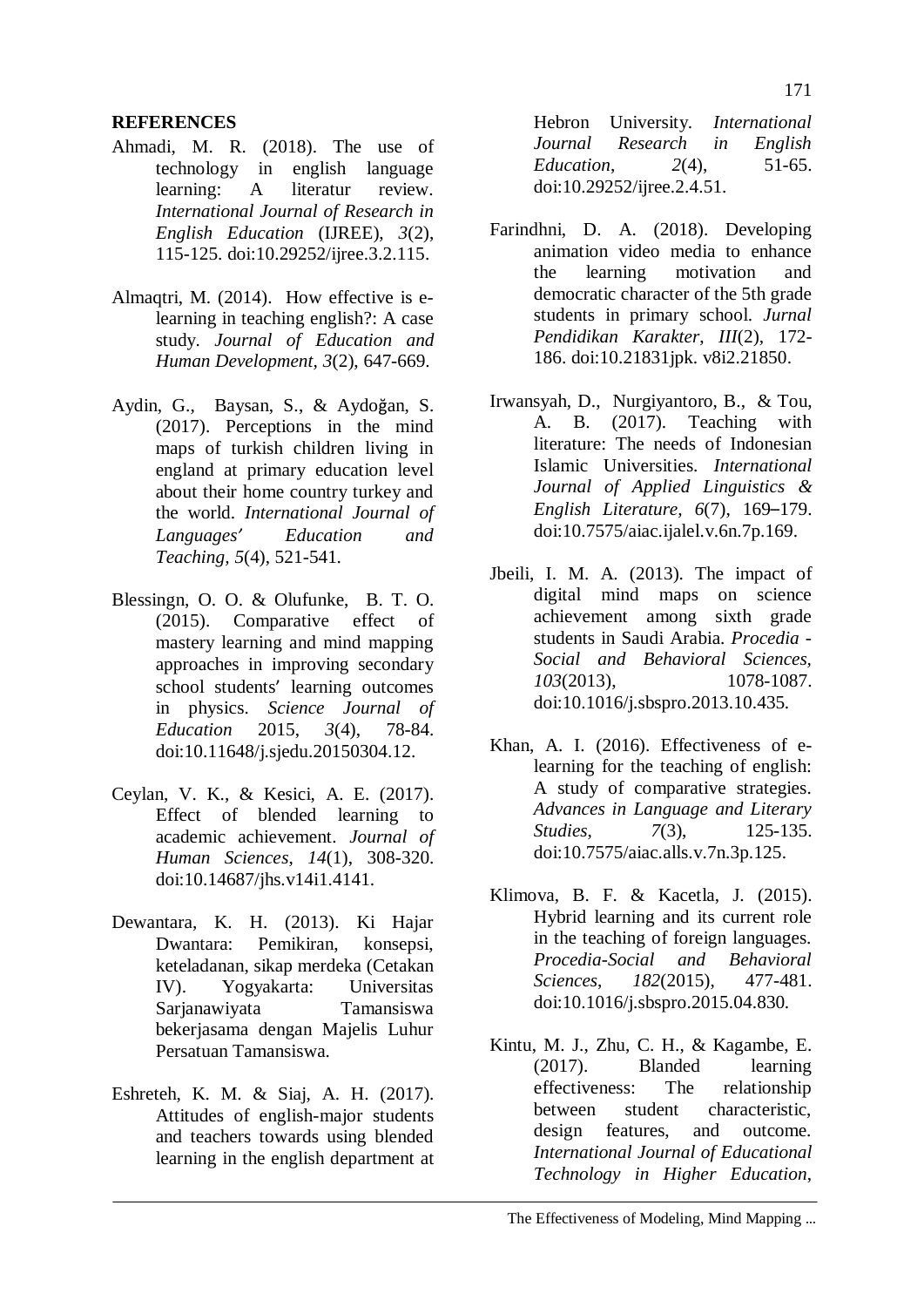*14*(7), 1-20. doi:10.1186/s41239- 017-0043-4.

- Li, J., Kay, R., & Markovich, L. (2018). Student attitudes toward blended learning in adult literacy and basic skills college programs. *Canadian Journal of Learning and Technology*, *44*(2), 1-36. doi[:10.21432/cjlt27573.](http://dx.doi.org/10.21432/cjlt27573)
- Low, P. (2017) E-learning implementation in foundation english class: Learners' perspectives and leaPatilrning achievement. *International Journal of Computer Theory and Engineering*, *9*(4), 285- 289. doi:10.7763/IJCTE.2017.V9.1153.
- Lubis, A. H. (2018). ICT integration in 21st-century Indonesian english language teaching: myths and realities*. Cakrawala Pendidikan*,  $37(1)$ , 11–21. doi[:10.21831/cp.v37i1.16738](http://dx.doi.org/10.21831/cp.v37i1.16738)
- Muhson, A. (2016). *Pedoman praktikum analisis statistik*. Yogyakarta: Fakultas Ekonomi Universitas Negeri Yogyakarta.
- Patil, R. S. (2018). E-learning technologies in english language teaching at tribal area. *International Journal of Science, Engineering and Management (*IJSEM), *3*(2), 24-29.
- Ramadhanti, D. & Yanda, D. P. (2017). Understanding poetry through the use of cooperative learning model. *Jurnal Cakrawala Pendidikan, 37*(3), 436–446. doi[:10.21831/cp.v38i3.20675.](http://dx.doi.org/10.21831/cp.v38i3.20675)
- Santosa, S. (2016). *Panduan lengkap SPPS Versi 23*. Jakarta: Elekmedia Computindo.
- Salisu, A. & Ramson, E. (2014). The role of modeling towards impacting quality education. *International Letters of Social and Humanistic Sciences*, *32,* 54-61. doi:10.18052/www.scipress.com/ILS HS.32.54.
- Shahi, M. A. J. (2016). The impact of elearning on improving Iranian EFL learners'language skills: Decreasing learning anxiety. *Journal of Fundamental and Applied Sciences, 8*(3), 261-275. doi: [10.4314/jfas.v8i3s.180.](http://dx.doi.org/10.4314/jfas.v8i3s.180)
- Souzanzan, R. & Bagheri, M.S. (2017). Hybrid learning: The impact of interacting through skype on Iranian learners' speaking ability. *Information Technologies and Learning Tools, 58(2),* 118- 128.
- Swain, L. O. S. & Swain, T. D. (2017). Language learning under classroom conditions during the transition to hybrid instruction: A case-study of student performance during the implementation of instructional technology. *European Journal of Foreign Language Teaching, 2*(3), 49-63. doi:10.5281/zenodo.1034563.
- Vitulli, P. & Giles, R. (2016). Mind mapping: Making connections with images and color. *Delta Journal of Education*, *6*(2), 1-10.
- Wichadee, S. (2013). Facilitating students' learning with hybrid instruction: A comparison among four learning styles. *Electronic Journal of Research in Educational Psychology*, *11*(1), 99-116. doi[:10.25115/ejrep.v11i29.1559.](http://dx.doi.org/10.25115/ejrep.v11i29.1559)
- Widiana, I. W. & Jampel, I. N. (2016). Improving students' creative thinking and achievement through